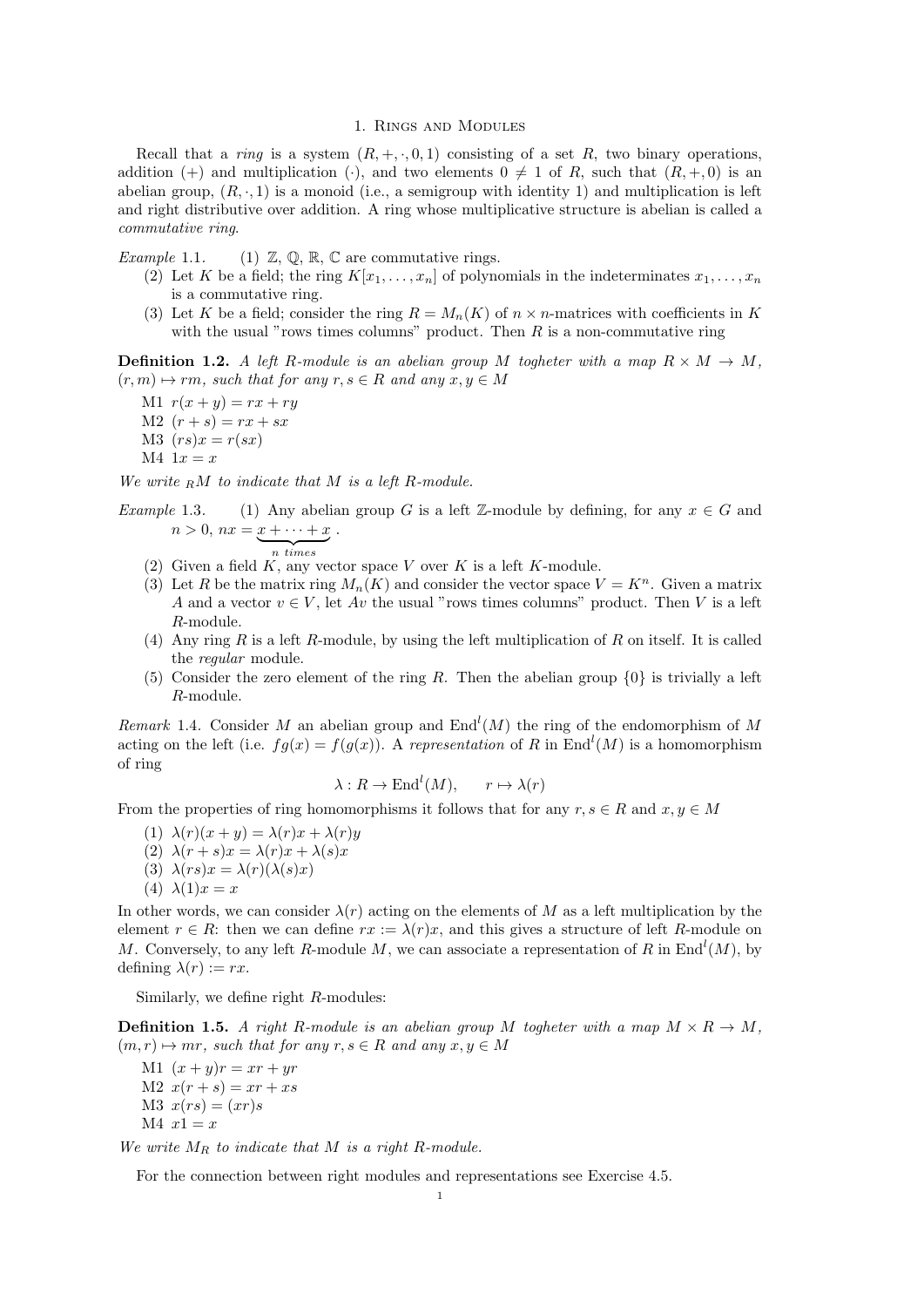If  $R$  is a commutative ring, then left  $R$ -modules and right  $R$ -modules coincide. Indeed, given a left R-module M with the map  $R \times M \to M$   $(r, m) \mapsto rm$ , we can define a map  $M \times R \to M$  $(m, r) \rightarrow mr := rm$ . This map satisfies the axioms of Definition 1.5 (Verify!) and so M is also a right R-module. The crucial point is that, in the third axiom, since  $R$  is commutative we have  $x(rs) = (rs)x = (sr)x = s(rx) = (rx)s = (xr)s.$ 

Example 1.6. Consider the ring  $R = M_n(K)$  and V the vector space of the columns  $M_{n \times 1}(K)$ . This is in a obvious way a left R-module but not a right R-module. Similarly, the vector space of the rows  $M_{1\times n}(K)$  is a right R-module but not a left R-module.

Exercise 1.7. Show that given RM, for any  $x \in M$  and  $r \in R$ , we have

- $(1)$   $r0 = 0$
- $(2) 0x = 0$
- (3)  $r(-x) = (-r)x = -(rx)$

**Definition 1.8.** Let RM be a left R-module. A subset L of M is a submodule of M if L is a subgroup of M and  $rx \in L$  for any  $r \in R$  and  $x \in L$  (i.e. L is a left R-module under operations inherit from M). We write  $L \leq M$ .

Example 1.9.

- (1) Let G be a  $\mathbb{Z}$ -module. The submodules of G are exactly the subgroups of G.
- (2) Let  $K$  a field and  $V$  a  $K$ -module. The submodules of  $V$  are exactly the vector subspace of K.
- (3) Let R a ring. The submodules of the left R-module  $_R R$  are the left ideals of R. The submodules of the right R-module  $R_R$  are the right ideals of R.

**Definition 1.10.** Let RM be a left R-module and  $L \leq M$ . The quotient module  $M/L$  is the quotient abelian group together with the map  $R \times M/L \rightarrow M/L$  given by  $(r, \overline{x}) \mapsto \overline{rx}$ .

*Remark* 1.11. The map  $R \times M/L \rightarrow M/L$  given by  $(r, \overline{x}) \mapsto \overline{rx}$  is well-defined, since if  $\overline{x} = \overline{y}$ then  $x - y \in L$  and hence  $r(x - y) = rx - ry \in L$ , that is  $\overline{rx} = \overline{ry}$ .

In this part of the course we mainly deal with left modules. So, in the following, unless otherwise is stated, with module we always mean left module.

### 2. Homomorphisms of modules

**Definition 2.1.** Let RM and RN be R-modules. A map  $f : M \to N$  is a homomorphism if  $f(rx+sy)=rf(x)+sf(y)$  for any  $x, y \in M$  and  $r, s \in R$ .

# Remark 2.2.

- (1) From the definition it follows that  $f(0) = 0$ .
- (2) Clearly if f and g are homomorphisms from M to N, also  $f + g$  is a homomorphism. Since the zero map is obviously a homomorphism, the set  $\text{Hom}_R(M, N) = \{f | f : M \rightarrow$  $N$  is a homomorphism $\}$  is an abelian group.
- (3) If  $f : M \to N$  and  $g : N \to L$  are homomorphisms, then  $gf : M \to L$  is a homomorphism. Thus the abelian group  $\text{End}_R(M) = \{f | f : M \to M \text{ is a homomorphism}\}\)$  has a natural structure of ring, called the *ring of endomorphisms of M*. The identity homomorphism  $id_M : M \to M$ ,  $m \mapsto m$ , is the unity of the ring.

**Definition 2.3.** Given a homomorphism  $f \in Hom_R(M, N)$ , the kernel of f is the set Ker  $f =$  ${x \in M | f(x) = 0}.$  The image of f is the set Im  $f = {y \in N | y = f(x) \text{ for } x \in M}.$ 

It is easy to verify that Ker  $f \leq M$  and Im  $f \leq N$ . Thus we can define the *cokernel* of f as the quotient module Coker  $f = N/\operatorname{Im} f$ .

A homomorphism  $f \in \text{Hom}_R(M, N)$  is called a monomorphism if Ker  $f = 0$ . f is called an epimorphism if Im  $f = N$ . f is called *isomorphism* if it is both a monomorphism and an epimorphism. If f is an isomorphism we write  $M \cong N$ .

- Remark 2.4. (1) For any submodule  $L \leq M$  there is a canonical monomorphism  $i : L \to M$ . which is the usual inclusion, and a canonical epimorphism  $p : M \to M/N$  which is the usual quotient map.
	- (2) For any M the trivial map  $0 \to M$ ,  $0 \to 0$ , is a mono. The trivial map  $M \to 0$ ,  $m \mapsto 0$ , is an epi.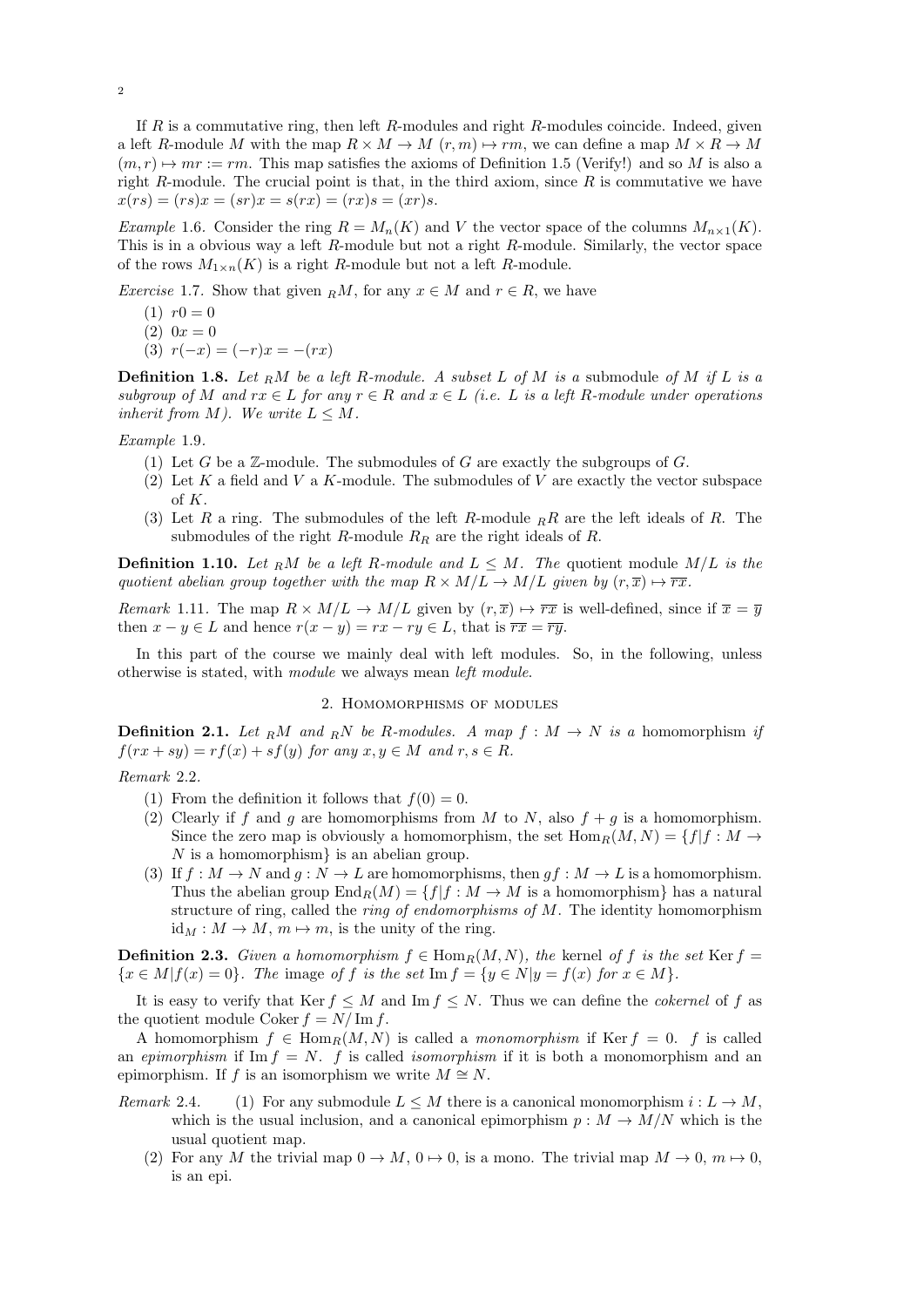(3) The monomorphisms, the epimorphisms and the isomorphisms are exactly the injective, surjective and bijective homomorphisms.

Exercise 2.5. Show that  $f \in \text{Hom}_R(M, N)$  is an isomorphism if and only if there exist  $g \in$  $\text{Hom}_R(N, M)$  such that  $gf = id_M$  and  $fg = id_N$ . In such a case g is unique. (We usually denote g as  $f^{-1}$ ).

**Proposition 2.6.** Any  $f \in \text{Hom}_R(M, N)$  induces an isomorphism  $M/\text{Ker } f \cong \text{Im } f$ .

*Proof.* The induced map  $M/\text{Ker } f \to \text{Im } f, \overline{m} \mapsto f(m)$  is a homomorphism. Moreover it is clearly a mono and an epi.  $\Box$ 

The usual homomorphism theorems which hold for groups hold also for homomorphisms of modules.

**Proposition 2.7.** (1) If  $L \leq N \leq M$ , then  $(M/L)/(N/L) \cong M/L$ . (2) If  $L, N \leq M$ , denote by  $L + N = \{m \in M | m = l + n \text{ for } l \in L \text{ and } n \in N\}$ . Then  $L + N$ is a submodule of M and  $(L+N)/N \cong N/(N \cap L)$ .

Exercise 2.8. Prove the previous Proposition.

3. EXACT SEQUENCES

Definition 3.1. A sequence of homomorphisms of R-modules

$$
\cdots \to M_{i-1} \stackrel{f_{i-1}}{\to} M_i \stackrel{f_i}{\to} M_{i+1} \stackrel{f_{i+1}}{\to} \cdots
$$

is called exact if Ker  $f_i = \text{Im } f_{i-1}$  for any i.

An exact sequence of the form  $0 \to M_1 \to M_2 \to M_3 \to 0$  is called a short exact sequence

Observe that if  $L \leq M$ , then the sequence  $0 \to L \stackrel{i}{\to} M \stackrel{p}{\to} M/L \to 0$ , where i and p are the canonical inclusion and quotient homomorphisms, is short exact (Verify!) Conversely, if  $0 \to M_1 \stackrel{f}{\to} M_2 \stackrel{g}{\to} M_3 \to 0$  is a short exact sequence, then f is a mono, g is an epi, and  $M_3 \cong \text{Coker } f \text{ (Verify!).}$ 

The following result is very useful:

Proposition 3.2. Consider the commutative diagram with exact rows

$$
0 \longrightarrow L \xrightarrow{f} M \xrightarrow{g} N \longrightarrow 0
$$
  
\n
$$
\downarrow^{\alpha} \qquad \qquad \downarrow^{\beta} \qquad \qquad \downarrow^{\gamma}
$$
  
\n
$$
0 \longrightarrow L' \xrightarrow{f'} M' \xrightarrow{g'} N' \longrightarrow 0
$$

If  $\alpha$  and  $\gamma$  are monomorphisms (epimorphims, or isomorphisms, respectively), then so is  $\beta$ 

- *Proof.* (1) Suppose  $\alpha$  and  $\gamma$  are monomorphisms and let m such that  $\beta(m) = 0$ . Then  $\gamma(q(m)) = 0$  and so  $m \in \text{Ker } q = \text{Im } f$ . Hence  $m = f(l)$ ,  $l \in L$  and  $\beta(m) = \beta(f(l)) =$  $f'(\alpha(l)) = 0$ . Since f' and  $\alpha$  are mono, we conclude  $l = 0$  and so  $m = 0$ .
	- (2) Suppose  $\alpha$  and  $\gamma$  are epimorphisms and let  $m' \in M'$ . Then  $g'(m') = \gamma(g(m))$ , so  $g'(m') = g(\beta(m));$  hence  $m' - \beta(m) \in \text{Ker } g' = \text{Im } f'$  and so  $m' - \beta(m) = f'(l'), l' \in L'.$ Let  $l \in L$  such that  $l' = \alpha(l)$ : then  $m' - \beta(m) = f'(\alpha(l)) = \beta(f(l))$  and so we conclude  $m' = \beta(m - f(l)).$

$$
\Box
$$

### 4. Exercises

*Exercise* 4.1. Let  $_R M$  be a R-module and  $_R R$  the regular module. Consider the abelian group  $\text{Hom}_R(R, M)$  and the map  $\varphi : \text{Hom}_R(R, M) \to M$ ,  $f \mapsto f(1)$ . Verify that  $\varphi$  is an isomorphism of Z-modules.

Exercise 4.2. Let RM and define  $\text{Ann}_R(M) = \{r \in R | rm = 0 \text{ for any } m \in M\}$ . M is called *faithful* if  $Ann_R(M) = 0$ . Verify that  $Ann_R(M)$  is an ideal of R. Verify that M has a natural structure of  $R/\text{Ann}_R(M)$ -module, given by the map  $R/\text{Ann}_R(M) \times M \to M$ ,  $(\overline{r}, m) \mapsto rm$ . Verify that M over  $R/\text{Ann}_R(M)$  is a faithful module.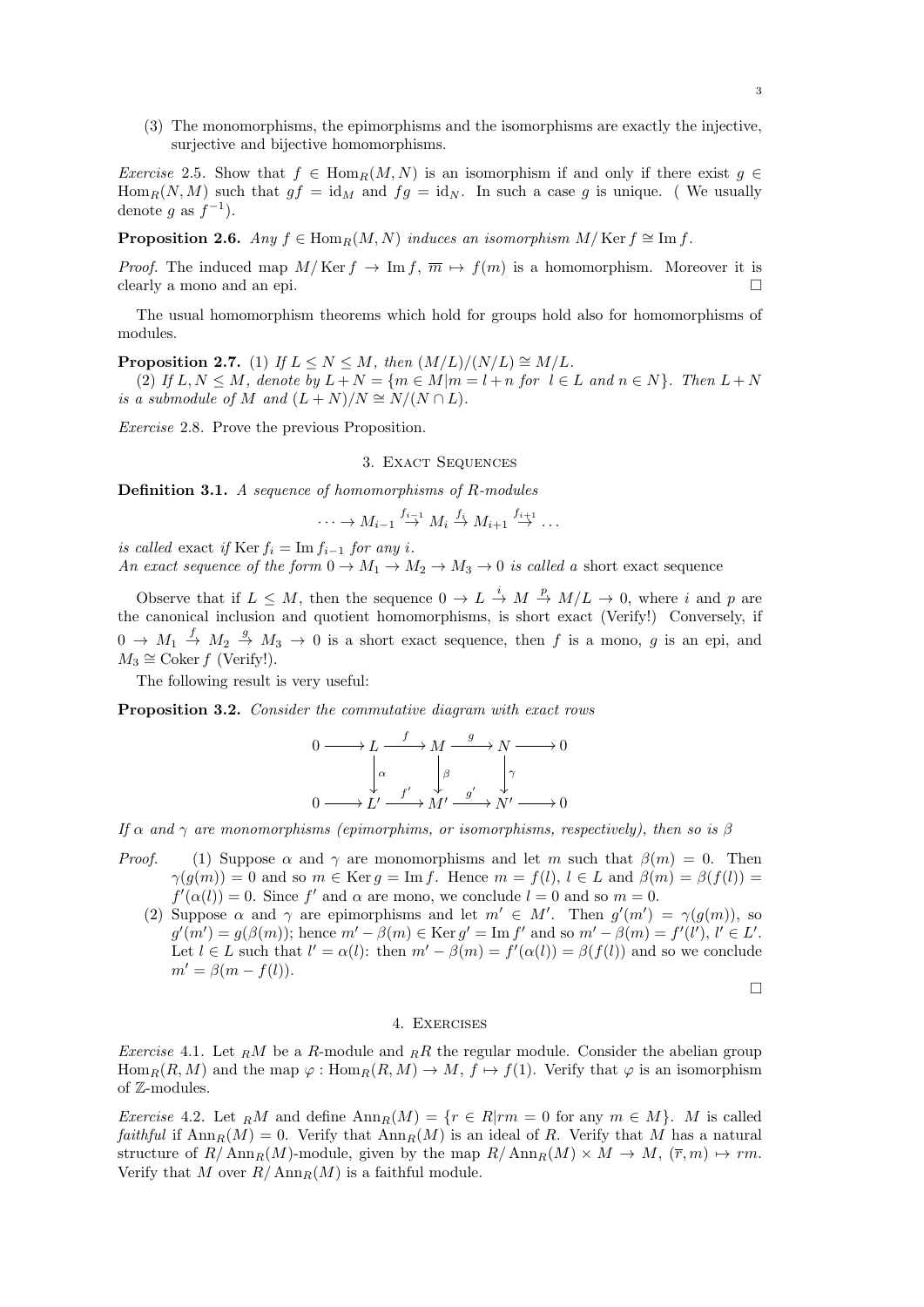*Exercise* 4.3. Let  $f$  be a homomorphism of  $R$ -modules. Show that f is a mono if and only if  $fg = 0$  implies  $g = 0$ . Show f is an epi if and only if  $gf = 0$  implies  $g = 0$ 

*Exercise* 4.4. Consider the ring  $R = \begin{pmatrix} K & K \\ 0 & K \end{pmatrix}$  $0\quad K$ ). Show that  $P_1 = \left\{ \begin{pmatrix} k & 0 \\ 0 & 0 \end{pmatrix} | k \in K \right\}$  and  $P_2 = \{ \begin{pmatrix} 0 & k_1 \\ 0 & k_2 \end{pmatrix}$  $0 \t k_2$  $\Bigg) \mid k_1, k_2 \in K \}$  are left submodules of  $_R R$ . Show that  $Q_1 = \left\{ \begin{pmatrix} k_1 & k_2 \\ 0 & 0 \end{pmatrix} \mid k_1, k_2 \in \mathbb{R} \right\}$  $K$ } and  $Q_2 = \{ \begin{pmatrix} 0 & 0 \\ 0 & h \end{pmatrix}$  $0 \quad k$  $\Big) \mid k \in K \}$  are right submodules of  $R_R$ 

*Exercise* 4.5. Consider M an abelian group and  $\text{End}^r(M)$  the ring of the endomorphism of M acting on the right (i.e.  $(x)fg = ((x)f)g$ . Show that any representation of R in End<sup>r</sup>(M) corresponds to a right  $R$ -module  $M_R$ .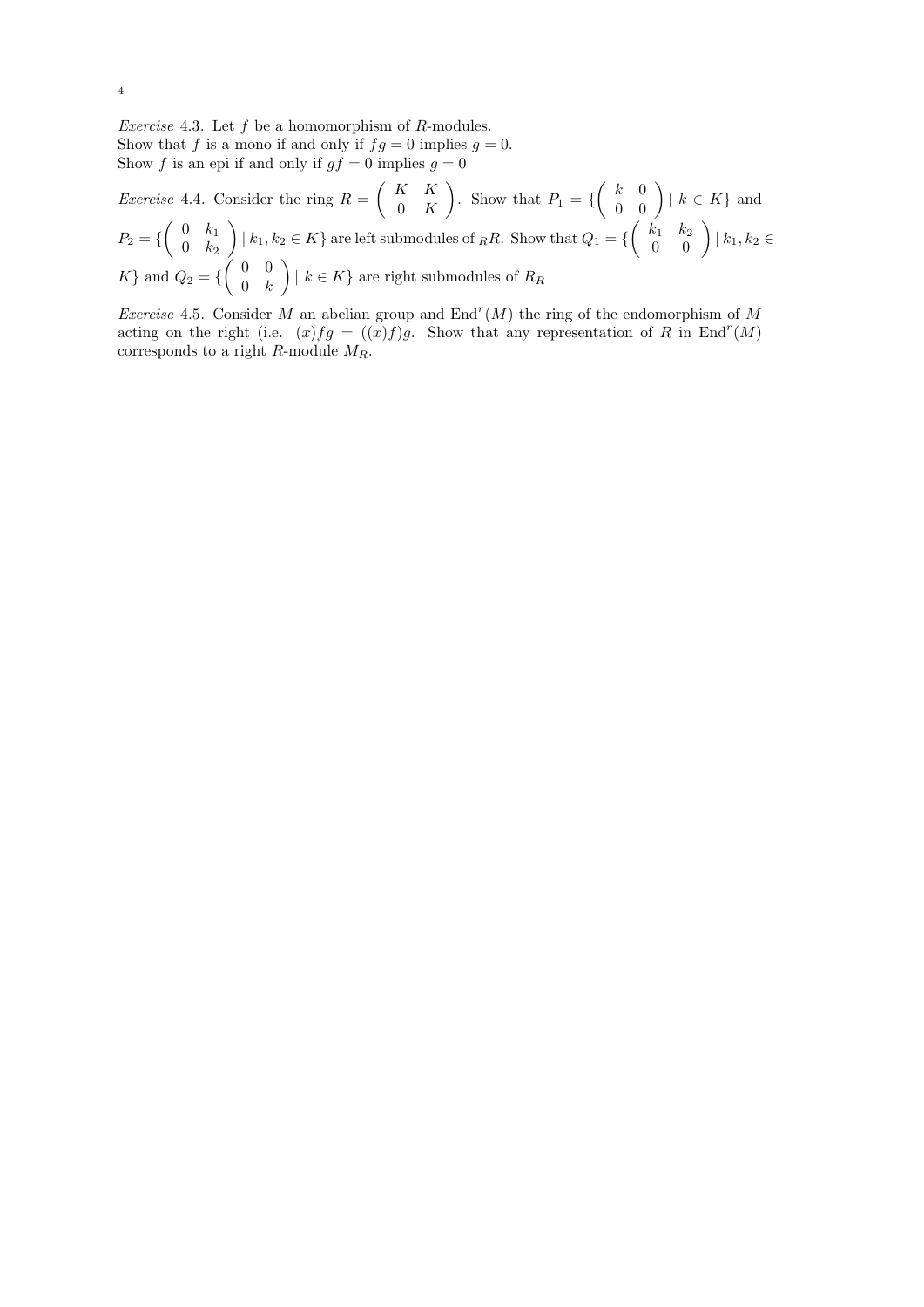#### 5. Sums and products of modules

Let I be a set and  $\{M_i\}_{i\in I}$  a family of R-modules. The cartesian product  $\prod_I M_i = \{(x_i)|x_i \in$  $M_i$  has a natural structure of left R-module, by defining the operations component-wise:

$$
(x_i)_{i \in I} + (y_i)_{i \in I} = (x_i + y_i)_{i \in I}, \quad r(x_i)_{i \in I} = (rx_i)_{i \in I}.
$$

This module is called the *direct product* of the modules  $M_i$ . It contains a submodule

$$
\bigoplus_{I} M_{i} = \{(x_{i}) | x_{i} \in M_{i} \text{ and } x_{i} = 0 \text{ for almost all } i \in I\}
$$

Recall that "almost all" means "except for a finite number". The module  $\bigoplus_I M_i$  is called the direct sum of the modules  $M_i$ . Clearly if I is a finite set then  $\prod_I M_i = \{(x_i)|x_i \in M_i\} = \bigoplus_I M_i$ . For any component  $j \in I$  there are canonical homomorphisms

$$
\prod_I M_i \to M_j, \ (x_i)_{i \in I} \mapsto x_j \quad \text{and} \quad M_j \to \prod_I M_i, \ x_j \mapsto (0, 0, \dots, x_j, 0, \dots, 0)
$$

called the *projection* on the  $j<sup>th</sup>$ -component and the *injection* of the  $j<sup>th</sup>$ -component. They are epimorphisms and monomorphism, respectively, for any  $j \in I$ . The same is true for  $\bigoplus_I M_i$ .

When  $M_i = M$  for any  $i \in I$ , we use the following notations

$$
\prod_I M_i = M^I, \quad \bigoplus_I M_i = M^{(I)}, \quad \text{and if} \quad I = \{1, \dots, n\}, \ \oplus_I M_i = M^n
$$

Let RM be a module and  $\{M_i\}_{i\in I}$  a family of submodules of M. We define the sum of the  $M_i$  as the module

$$
\sum_{I} M_i = \{ \sum_{i \in I} x_i | x_i \in M_i \text{ and } x_i = 0 \text{ for almost all } i \in I \}.
$$

Clearly  $\sum_{I} M_i \leq M$  and it is the smallest submodule of M containing all the  $M_i$ . (Notice that in the definition of  $\sum_{I} M_i$  we need almost all the components to be zero in order to define properly the sum of elements of M).

Remark 5.1. Let RM be a module and  $\{M_i\}_{i\in I}$  a family of submodules of M. Following the previous definitions we can construct both the module  $\bigoplus_I M_i$  and module  $\sum_I M_i$  (which is a submodule of  $M$ ). We can define a homomorphism

$$
\alpha: \oplus_I M_i \to M, \quad (x_i)_{i \in I} \mapsto \sum_{i \in I} x_i.
$$

Then Im  $\alpha = \sum_{I} M_i$ . If  $\alpha$  is a monomorphism, then  $\bigoplus_{I} M_i \cong \sum_{I}$  $\sum$  $I M_i$  and we say that the module  $I_i$  M<sub>i</sub> is the *(internal) direct sums* of its submodules  $M_i$ . Often we omit the word "internal" and if  $M = \sum_{I} M_i$  and  $\alpha$  is an isomorphism, we say that M is the direct sums of the submodules  $M_i$  and we write  $M = \bigoplus_I M_i$ .

*Exercise* 5.2. Let RM be a module and  $\{M_i\}_{i\in I}$  a family of submodules of M. The following are equivalent:

- (1)  $\alpha$  is an isomorphism
- (2) if  $m \in \sum_l M_i$ , then m can be written in a unique way as sum of elements of the  $M_i$

## 6. Split exact sequences

If  $L$  and  $N$  are  $R$ -modules, there is a short exact sequence, called *split*,

$$
0 \to L \stackrel{i_L}{\to} L \oplus N \stackrel{\pi_N}{\to} N \to 0, \text{ with } i_L(l) = (l, 0) \quad \pi_N(l, n) = n, \text{ for any } l \in L, n \in N.
$$

More generally:

**Definition 6.1.** A short exact sequence  $0 \to L \stackrel{f}{\to} M \stackrel{g}{\to} N \to 0$  is said to be split if there is an isomorphism  $M \cong L \oplus N$  such that the diagram

$$
0 \longrightarrow L \xrightarrow{f} M \xrightarrow{g} N \longrightarrow 0
$$

$$
\parallel \xrightarrow{\cong} \downarrow^{\alpha} \parallel
$$

$$
0 \longrightarrow L \xrightarrow{i_L} L \oplus N \xrightarrow{\pi_N} N \longrightarrow 0
$$

commutes.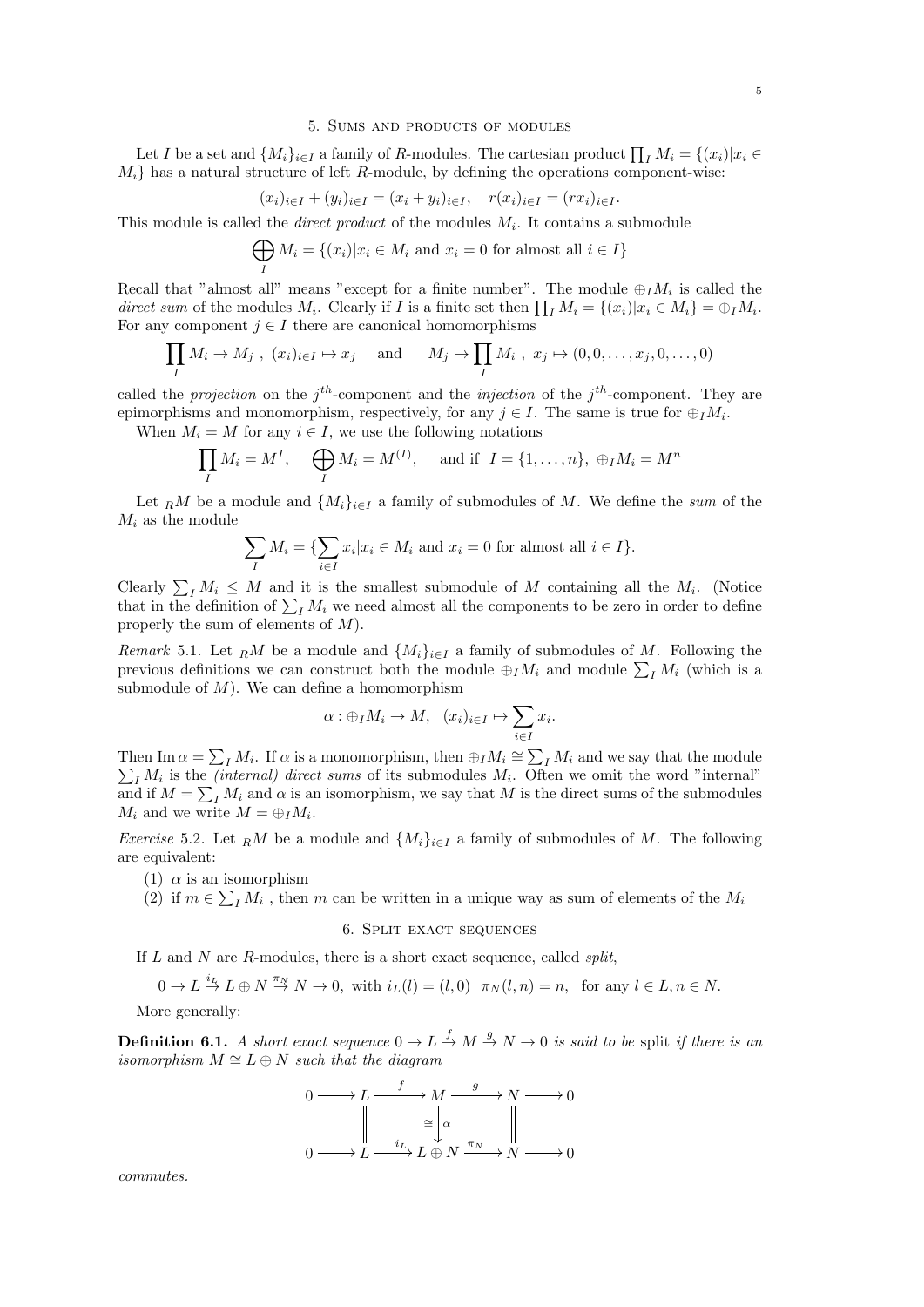**Proposition 6.2.** The following properties of an exact sequence  $0 \to L \stackrel{f}{\to} M \stackrel{g}{\to} N \to 0$  are equivalent:

- $(1)$  the sequence is split
- (2) there exists a homomorhism  $\varphi : M \to L$  such that  $\varphi f = id_L$
- (3) there exists a homomorhism  $\psi : N \to M$  such that  $q\psi = id_N$

*Proof.* 1  $\Rightarrow$  2. Since the sequence splits, then there exists  $\alpha$  as in Definition 6.1. Let  $\varphi = \pi_L \circ \alpha$ . So for any  $l \in L \varphi f(l) = \pi_L \alpha f(l) = \pi_L(l, 0) = l$ .  $1 \Rightarrow 3$  Similar (Verify!)

 $2 \Rightarrow 1$ . Define  $\alpha : M \to L \oplus N$ ,  $m \mapsto (\varphi(m), q(m))$ . Since  $\alpha f(l) = (\varphi(f(l)), q(f(l))) = (l, 0)$  and  $\pi_N \alpha(m) = q(m)$  we get that the diagram

$$
0 \longrightarrow L \xrightarrow{f} M \xrightarrow{g} N \longrightarrow 0
$$
  

$$
\downarrow \alpha \qquad \qquad \downarrow \alpha
$$
  

$$
0 \longrightarrow L \xrightarrow{i_L} L \oplus N \xrightarrow{\pi_N} N \longrightarrow 0
$$

commutes. Finally, by Proposition 3.2, we conclude that  $\alpha$  is an isomorphism.  $2 \Rightarrow 3$  Similar (Verify!)

**Definition 6.3.** Given  $R L \leq_R M$ , L is a direct summand of M if there exists a submodule  $\mathbb{R}^N \leq_{\mathbb{R}} M$  such that M is the direct sum of L and N. N is called a complement of L. If M does not admit direct summands it is said to be indecomposable.

By the results in the previous section, if  $L$  is a direct summand of  $M$  and  $N$  a complement of L, it means that any m in M can be written in a unique way as  $m = l + n$ ,  $l \in L$  and  $n \in N$ . We write  $M = L \oplus N$  and  $L \stackrel{\oplus}{\leq} M$ .

- Example 6.4. (1) consider the Z-module  $\mathbb{Z}/6\mathbb{Z}$ . Then  $\mathbb{Z}/6\mathbb{Z} = 3\mathbb{Z}/6\mathbb{Z} \oplus 2\mathbb{Z}/6\mathbb{Z}$ . The regular module  $\mathbb{Z}$  is indecomposable
	- (2) let K be a field and V a K-module. Then, by a well-know result of linear algebra, any  $L \leq V$  is a direct summand of V.

(3) Let 
$$
R = \begin{pmatrix} K & K \ 0 & K \end{pmatrix}
$$
. Then  $R = P_1 \oplus P_2$ , where  $P_1 = \left\{ \begin{pmatrix} k & 0 \ 0 & 0 \end{pmatrix} | k \in K \right\}$  and  $P_2 = \left\{ \begin{pmatrix} 0 & k_1 \ 0 & k_2 \end{pmatrix} | k_1, k_2 \in K \right\}$ .

# 7. Exercises

Exercise 7.1. Let  $_R L \leq_R M$ . Show that L is a direct summand of M if and only if there exists  $_RN \leq_R M$  such that  $L + N = M$  and  $L \cap N = 0$ .

*Exercise* 7.2. Let  $0 \to L \xrightarrow{f} M \xrightarrow{g} N \to 0$  be a split exact sequence and  $\alpha$  the isomorphism as in Definition 6.1. Show that  $M = \alpha^{-1}(L) \oplus \alpha^{-1}(N)$ ,  $\alpha^{-1}(L) \cong L$ , and  $\alpha^{-1}(N) \cong N$ .

# 8. Free modules and finitely generated modules

**Definition 8.1.** A module RM is said to be generated by a family  $\{x_i\}_{i\in I}$  of elements of M if each  $x \in M$  can be written as  $x = \sum_{I} r_i x_i$ , with  $r_i \in R$  for any  $i \in I$ , and  $r_i = 0$  for almost every  $i \in I$ .

The  $\{x_i\}_{i\in I}$  are called a set of generator of M and we write  $M = \langle x_i, i \in I \rangle$ . If the coefficients  $r_i$  are uniquely determined by x, the  $(x_i)_{i\in I}$  are called a basis of M. The module M is said to be free if it admits a basis.

**Proposition 8.2.** A module  $\mathbb{R}^M$  is free if and only  $M \cong \mathbb{R}^{(1)}$  for some set I.

*Proof.* The module  $R^{(I)}$  is free with basis  $(e_i)_{i \in I}$ , where  $e_i$  is the canonical vector with all zero components except for the i-th equal to 1.

Conversely if M is free with basis  $(x_i)_{i\in I}$ , then we can define a homomorphism  $\alpha: R^{(I)} \to M$ ,  $(r_i)_{i\in I} \mapsto \sum_I r_i x_i$ . It is easy to show that  $\alpha$  is an isomorphism, as a consequence of the definition of a basis: indeed, it is clearly an epi and if  $\alpha(r_i) = \sum r_i x_i = 0$ , since the  $r_i$  are uniquely determined by 0, we conclude that  $r_i = 0$  for all i, i.e.  $\alpha$  is a mono.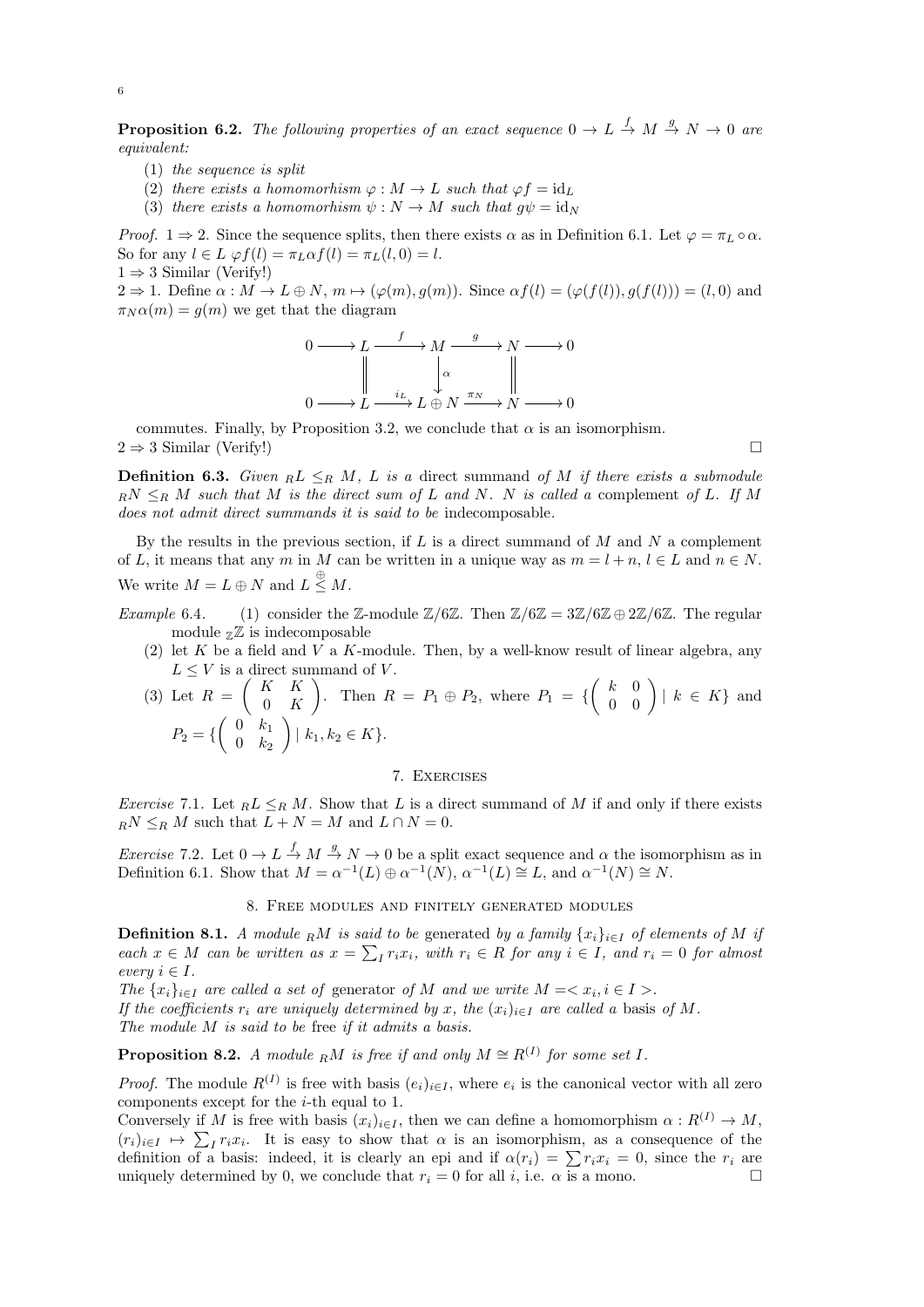Given a free module M with basis  $(x_i)_I$ , then every homomorphism  $f : M \to N$  is uniquely determined by its value on the  $x_i$  and the elements  $f(x_i)$  can be chosen arbitrarily in N. Indeed, chosen the  $f(x_i)$ , given  $x = \sum r_i x_i \in M$ , we construct  $f(x) = \sum r_i f(x_i)$ . Since  $(x_i)_{i \in I}$  is a basis this is a good definition. (Notice: analogy with vector spaces!).

Proposition 8.3. Any module is quotient of a free module

*Proof.* Let M be an R-module. Since we can always choose  $I = M$ , the module M admits a set of generators. Let  $(x_i)_{i\in I}$  a set of generators for M and define a homomorphism  $\alpha: R^{(I)} \to M$ ,  $(r_i)_{i\in I} \mapsto \sum_i r_i x_i$ . Clearly  $\alpha$  is an epi and so  $M \cong R^{(I)} / \text{Ker }\alpha$ 

**Definition 8.4.** A module  $\mathbb{R}^M$  is finitely generated it there exists a finite set of generators for M. A module is cyclic if it can be generated by a single element.

By Proposition 8.3 RM is finitely generated if and only if there exists an epimorphism  $R^n \to M$ for some  $n \in \mathbb{N}$ . Similarly, RM is cyclic if and only if  $M \cong J$ , for a left ideal  $J \leq R$ .

Example 8.5. The regular module  $_R R$  is cyclic, generated by the unity element  $_R R = 1$ 

## Proposition 8.6. Let  $_R L \leq_R M$ .

- (1) If  $M$  is finitely generated, then  $M/L$  is finitely generated.
- (2) If L and  $M/L$  are finitely generated, so is M
- *Proof.* (1) If  $\{x_1, \ldots, x_n\}$  is a set of generator of M, then  $\{\overline{x}_1, \ldots, \overline{x}_n\}$  is a set of generator for  $M/L$ .
	- (2) Let  $\langle x_1,\ldots,x_n\rangle=L$  and  $\langle \overline{y}_1,\ldots,\overline{y}_m\rangle=M/L$ , where  $x_1,\ldots,x_n,y_1,\ldots,y_m\in M$ . Let  $x \in M$  and consider  $\overline{x} = \sum_{i=1,...m} r_i \overline{y_i}$  in  $M/L$ . Then  $x - \sum_{i=1,...m} r_i y_i \in L$  and so  $x - \sum_{i=1,...m} r_i y_i = \sum_{j=1,...,n} r_j x_j$ . Hence  $x = \sum_{i=1,...m} r_i y_i + \sum_{j=1,...,n} r_j x_j$ , i.e.  ${x_1, \ldots, x_n, y_1 \ldots, y_m}$  is a finite set of generators of M.  $\Box$

Notice that M finitely generated doesn't imply  $L$  finitely generated. For example, let  $R$  be the ring  $R = K[x_i, i \in \mathbb{N}]$ . Consider the regular module  $_R R$  and its submodule  $L = \langle x_i, i \in \mathbb{N} \rangle$ .

### 9. exercises

*Exercise* 9.1. Show that any submodule of  $Z\mathbb{Z}$  is finitely generated.

*Exercise* 9.2. Show that the Z-module  $\mathbb{O}$  is not finitely generated.

*Exercise* 9.3. A module M is *simple* if  $L \leq M$  implies  $L = 0$  or  $L = M$  (i.e. M doesn't have non trivial submodules).

- (1) show that any simple module is cyclic
- (2) Exhibit a cyclic module which is not simple.

*Exercise* 9.4. Let R be a ring. An element  $e \in R$  is *idempotent* if  $e^2 = e$ . Show that

- (1) if e is idempotent, then  $(1-e)$  is idempotent and  $R = Re \oplus R(1-e)$  (where Re and  $R(1-e)$  denote the cyclic modules generated by e and  $(1-e)$ , respectively)
- (2) if  $R = I \oplus J$ , with I and J left ideals of R, then there exist idempotents e and f such that  $1 = e + f$ ,  $I = Re$  and  $J = Rf$ .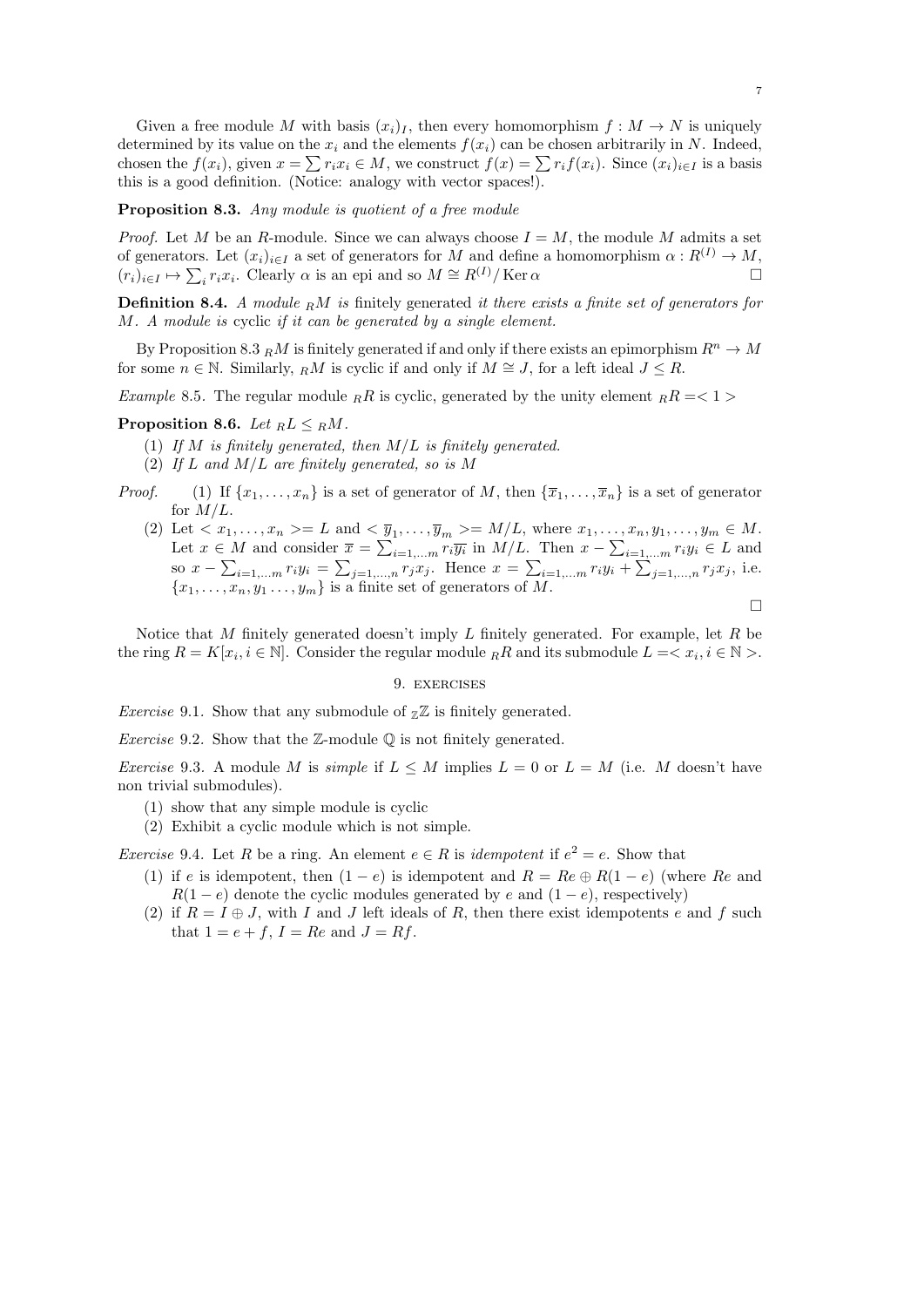## 10. CATEGORIES AND FUNCTORS

This is very short introduction to the basic concepts of category theory. For more details and for the set-theoretical foundation (in particular the distinction between sets and classes) we refer to S. MacLane, Category for the working mathematician, Graduate Texts in Math., Vol 5, Springer 1971.

## **Definition 10.1.** A category  $C$  consists in:

- (1) A class  $Obj(\mathcal{C})$ , called the objects of  $\mathcal{C}$ ;
- (2) for each ordered pair  $(C, C')$  of objects of  $\mathcal{C}$ , a set  $\text{Hom}_{\mathcal{C}}(C, C')$  whose elements are called morphisms from C to  $C'$ ;
- (3) for each ordered triple  $(C, C', C'')$  of objects of  $\mathcal{C}$ , a map

$$
Hom_{\mathcal{C}}(C, C') \times Hom_{\mathcal{C}}(C', C'') \to Hom_{\mathcal{C}}(C, C'')
$$

called composition of morphisms

such that the following axioms C1, C2, C3 hold:

(before stating the axioms, we introduce the notations  $\alpha: C \to C'$  for any  $\alpha \in \text{Hom}_{\mathcal{C}}(C, C'),$ and  $\beta\alpha$  for the compostion of  $\alpha \in \text{Hom}_{\mathcal{C}}(C, C')$  and  $\beta \in \text{Hom}_{\mathcal{C}}(C', C'')$ )

- C1: if  $(C, C') \neq (D, D')$ , then  $\text{Hom}_{\mathcal{C}}(C, C') \cap \text{Hom}_{\mathcal{C}}(D, D') = \emptyset$
- C2: if  $\alpha: C \to C', \beta: C' \to C'', \gamma: C'' \to C'''$  are morphisms, then  $\gamma(\beta \alpha) = (\gamma \beta) \alpha$
- C3: for each object C there exists  $1_C \in \text{Hom}_C(C, C)$ , called *identity morphism*, such that  $1_C \alpha = \alpha$  and  $\beta 1_C = \beta$  for any  $\alpha : C' \to C$  and  $\beta : C \to C'$ .

Notice that, for any  $C \in Obj(\mathcal{C})$ , the identity morphism  $1_C$  is unique. Indeed, if also  $1'_C$ satisfies [C3], then  $1_C = 1_C 1'_C = 1'_C$ .

A morphism  $\alpha: C \to C'$  is an *isomorphism* if there exists  $\beta: C' \to C$  such that  $\beta \alpha = 1_C$  and  $\alpha\beta = 1_{C'}$ . If  $\alpha$  is an isomorphism, C and C' are called *isomorphic* and we write  $C \cong C'$ .

- Example 10.2. (1) The category **Sets**: the class of objects is the class of all sets; the morphisms are the maps between sets with the usual compositions.
	- (2) The category Ab: the objects are the abelian groups; the morphisms are the group homomorphisms with the usual compositions.
	- (3) The category R-Mod for a ring R: the objects are the left R-modules and the morphisms are the module homomorphisms with the usual compositions.
	- (4) The category  $\text{Mod-}R$  for a ring R: the objects are the right R-modules and the morphisms are the module homomorphisms with the usual compositions.

Notice that, given a category C, we can construct the *dual* category  $\mathcal{C}^{op}$ , with  $Obj(\mathcal{C}^{op}) =$  $Obj(\mathcal{C}), \text{Hom}_{\mathcal{C}^{op}}(C, C') = \text{Hom}_{\mathcal{C}}(C', C), \text{ and } \alpha * \beta = \beta \cdot \alpha, \text{ where } * \text{ denotes the composition in } \mathcal{C}^{op}$ and  $\cdot$  the composition in  $\mathcal{C}$  ( $\mathcal{C}^{op}$  is obtained from  $\mathcal{C}$  by "reversing the arrows"). Any statement regarding a category  $\mathcal C$  dualizes to a corresponding statement for  $\mathcal C^{op}$ .

**Definition 10.3.** Let B and C be two categories. A functor  $F : \mathcal{B} \to \mathcal{C}$  assigns to each object  $B \in \mathcal{B}$  an object  $F(B) \in \mathcal{C}$ , and assigns to any morphism  $\beta : B \to B'$  in  $\mathcal{B}$  a morphism  $F(\beta): F(B) \to F(B')$  in C, in such a way:

F1:  $F(\beta \alpha) = F(\beta)F(\alpha)$  for any  $\alpha : B \to B'$ ,  $\beta : B' \to B''$  in B F2:  $F(1_B) = 1_{F(B)}$  for any B in B.

By construction, a functor  $F : \mathcal{B} \to \mathcal{C}$  defines a map for any  $B, B'$  in  $\mathcal{B}$ 

$$
\text{Hom}_{\mathcal{B}}(B, B') \to \text{Hom}_{\mathcal{C}}(F(B), F(B')), \quad \beta \mapsto F(\beta)
$$

The functor  $F$  is called *faithful* if all these maps are injective and is called *full* it they are surjective.

A functor  $F : \mathcal{B}^{op} \to \mathcal{C}$  is called a *contravariant* functor from  $\mathcal{B}$  to  $\mathcal{C}$ . In particular a contravariant functor F assigns to any morphism  $\beta : B \to B'$  in B a morphism  $F(\beta) : F(B') \to$  $F(B)$  in C.

Example 10.4. (1) Let B and C two categories. B is a subcategory of C if  $Obj(\mathcal{B}) \subseteq Obj(\mathcal{C})$ ,  $\text{Hom}_{\mathcal{B}}(B, B') \subseteq \text{Hom}_{\mathcal{C}}(B, B')$  for any  $B, B'$  objects of  $\mathcal{B}$ , and the compositions in  $\mathcal{B}$  and C are the same. In this case there is a canonical functor  $\mathcal{B} \to \mathcal{C}$  which is clearly faithful. If this functor is also full,  $\beta$  is said a *full subcategory* of  $\mathcal{C}$ .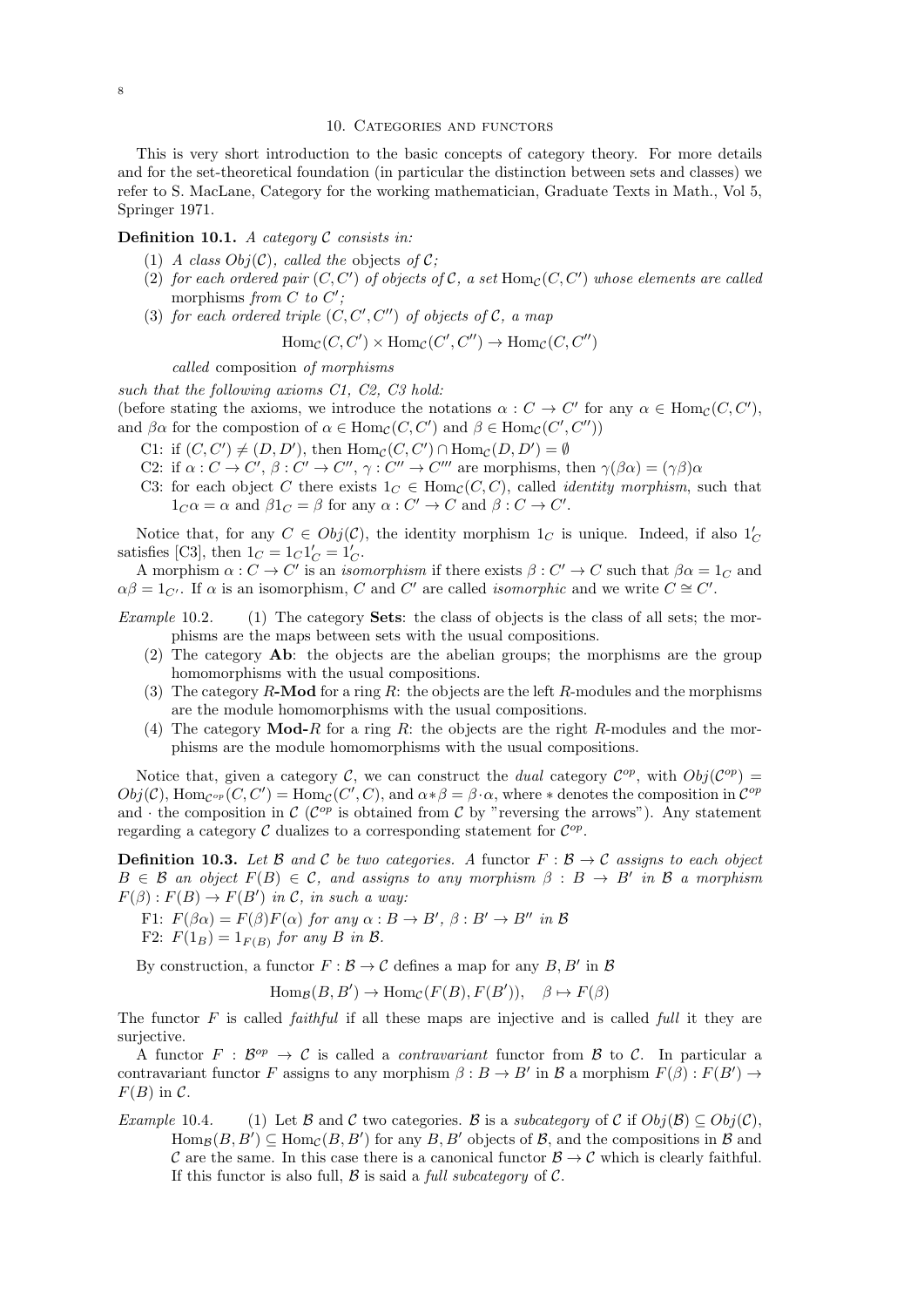(2) Let  $M \in R$ -Mod. As we have already observed  $\text{Hom}_R(M, N)$  is an abelian group for any  $N \in R$ -Mod. So we can define a functor (Verify the axioms!)

 $\text{Hom}_R(M, -): R\text{-Mod} \to \text{Ab}, N \mapsto \text{Hom}_R(M, N)$ 

such that for any  $\alpha : N \to N'$ ,

$$
\text{Hom}_R(M,\alpha): \text{Hom}_R(M,N) \to \text{Hom}_R(M,N'), \; \varphi \mapsto \alpha \varphi
$$

(3) Let  $M \in R$ -Mod and consider the abelian group  $\text{Hom}_{R}(N, M)$  for any  $N \in R$ -Mod. So we can define a contravariant functor (Verify the axioms!)

$$
\operatorname{Hom}_R(-,M) : (R\text{-Mod})^{op} \to \mathbf{Ab}, \quad N \mapsto \operatorname{Hom}_R(N,M)
$$

such that for any  $\alpha : N \to N'$ ,

 $\text{Hom}_R(\alpha, M) : \text{Hom}_R(N', M) \to \text{Hom}_R(N', M), \ \psi \mapsto \psi \alpha$ 

In these lectures we will deal mainly with categories having some kind of additive structure. For instance in the category R-Mod, any set of morphisms  $\text{Hom}_R(M, N)$  is an abelian group and the composition preserves the sums.

**Definition 10.5.** A category C is called preadditive if each set  $Hom_{\mathcal{C}}(C, C')$  is an abelian group and the compositions maps  $\text{Hom}_{\mathcal{C}}(C, C') \times \text{Hom}_{\mathcal{C}}(C', C'') \to \text{Hom}_{\mathcal{C}}(C, C'')$  are bilinear.

If B and C are preadditive categories, a functor  $F : B \to C$  is additive if  $F(\alpha + \alpha') =$  $F(\alpha) + F(\alpha')$  for  $\alpha, \alpha' : C \to C'$ .

Example 10.6. The category R-Mod is a preadditive category. If  $M \in R$ -Mod, then  $\text{Hom}_R(M, -)$ and  $\text{Hom}_R(-, M)$  are additive functors.

**Definition 10.7.** Let R and S two rings and let  $F : R\text{-Mod} \to S\text{-Mod}$  be an additive functor. F is called left exact if, for any exact sequence  $0 \to L \to M \to N \to 0$  in R-Mod, the sequence  $0 \to F(L) \to F(M) \to F(N)$  in S-Mod is exact. F is called right exact if, for any exact sequence  $0 \to L \to M \to N \to 0$  in R-Mod, the sequence  $F(L) \to F(M) \to F(N) \to 0$  in S-Mod is exact. The functor  $F$  is exact if it is both left and right exact.

In particular, if F is exact then for any exact sequence in R-Mod  $0 \to L \to M \to N \to 0$ , the corresponding sequence  $0 \to F(L) \to F(M) \to F(N) \to 0$  in S-Mod is exact.

**Proposition 10.8.** Let  $X \in R$ -Mod. The functor  $\text{Hom}_R(X, -)$  is left exact

*Proof.* Let  $0 \to L \stackrel{f}{\to} M \stackrel{g}{\to} N \to 0$  be an exact sequence in R-Mod. Denoted by  $f^* =$  $\text{Hom}_R(X, f)$  and  $g^* = \text{Hom}_R(X, g)$ , we have to show that the sequence of abelian groups  $0 \to \text{Hom}_R(X, L) \stackrel{f^*}{\to} \text{Hom}_R(X, M) \stackrel{g^*}{\to} \text{Hom}_R(X, N)$  is exact. In particular, we have to show that  $f^*$  is a mono and that  $\text{Im } f^* = \text{Ker } g^*$ .

Let us start considering  $\alpha : X \to L$  such that  $f^*(\alpha) = 0$ . So for any  $x \in X$   $f^*(\alpha)(x) =$  $f\alpha(x) = 0$ . Since f is a mono we conclude  $\alpha(x) = 0$  for any  $x \in X$ , that is  $\alpha = 0$ .

Consider now  $\beta \in \text{Im } f^*$ ; then there exists  $\alpha \in \text{Hom}_R(X, L)$  such that  $\beta = f^*(\alpha) = f\alpha$ . Hence  $g^*(\beta) = g\beta = gf\alpha = 0$ , since  $gf = 0$ . So we get Im  $f^* \leq \text{Ker } g^*$ .

Finally, let  $\beta \in \text{Ker } g^*$ , so that  $g\beta = 0$  This means  $\text{Im } \beta \leq \text{Ker } g = \text{Im } f$ . For any  $x \in X$ define  $\alpha$  as  $\alpha(x) = f^{\leftarrow}(\beta(x))$ :  $\alpha$  is well-defined since f is a mono and clearly  $\beta = f\alpha = f^{\ast}(\alpha)$ . So we get  $\text{Ker } g^* \leq \text{Im } f$ <sup>∗</sup>

In a similar way one prove that the functor  $\text{Hom}_R(-, X)$  is left exact. Notice that, since  $\text{Hom}_R(-, X)$  is a contravariant functor, left exact means that for any exact sequence in R-Mod  $0 \to L \to M \to N \to 0$ , the corresponding sequence of abelian groups  $0 \to \text{Hom}_R(N, X) \to$  $Hom_R(M, X) \to Hom_R(L, X)$  is exact.

*Remark* 10.9. Notice that if F is an additive functor and  $0 \to L \stackrel{f}{\to} M \stackrel{g}{\to} N \to 0$  is a split exact sequence in R-Mod, then  $0 \to F(L) \stackrel{F(f)}{\to} F(M) \stackrel{F(g)}{\to} F(N) \to 0$  is split exact. Indeed, since there exists  $\varphi$  such that  $\varphi f = id_L$  (see Proposition 6.2),  $F(\varphi)F(f) = id_{F(L)}$ , so  $F(f)$  is a split mono. Similarly one show that  $F(g)$  is a split epi.

In particular, for a given module  $X \in R$ -Mod the functors  $\text{Hom}_{R}(X, -)$  and  $\text{Hom}_{R}(-, X)$ could be not exact. Nevertheless, if  $0 \to L \to M \to N \to 0$  is a split exact sequence in R-Mod, then the sequence  $0 \to \text{Hom}_R(X, L) \to \text{Hom}_R(X, M) \to \text{Hom}_R(X, N) \to 0$  and the sequence  $0 \to$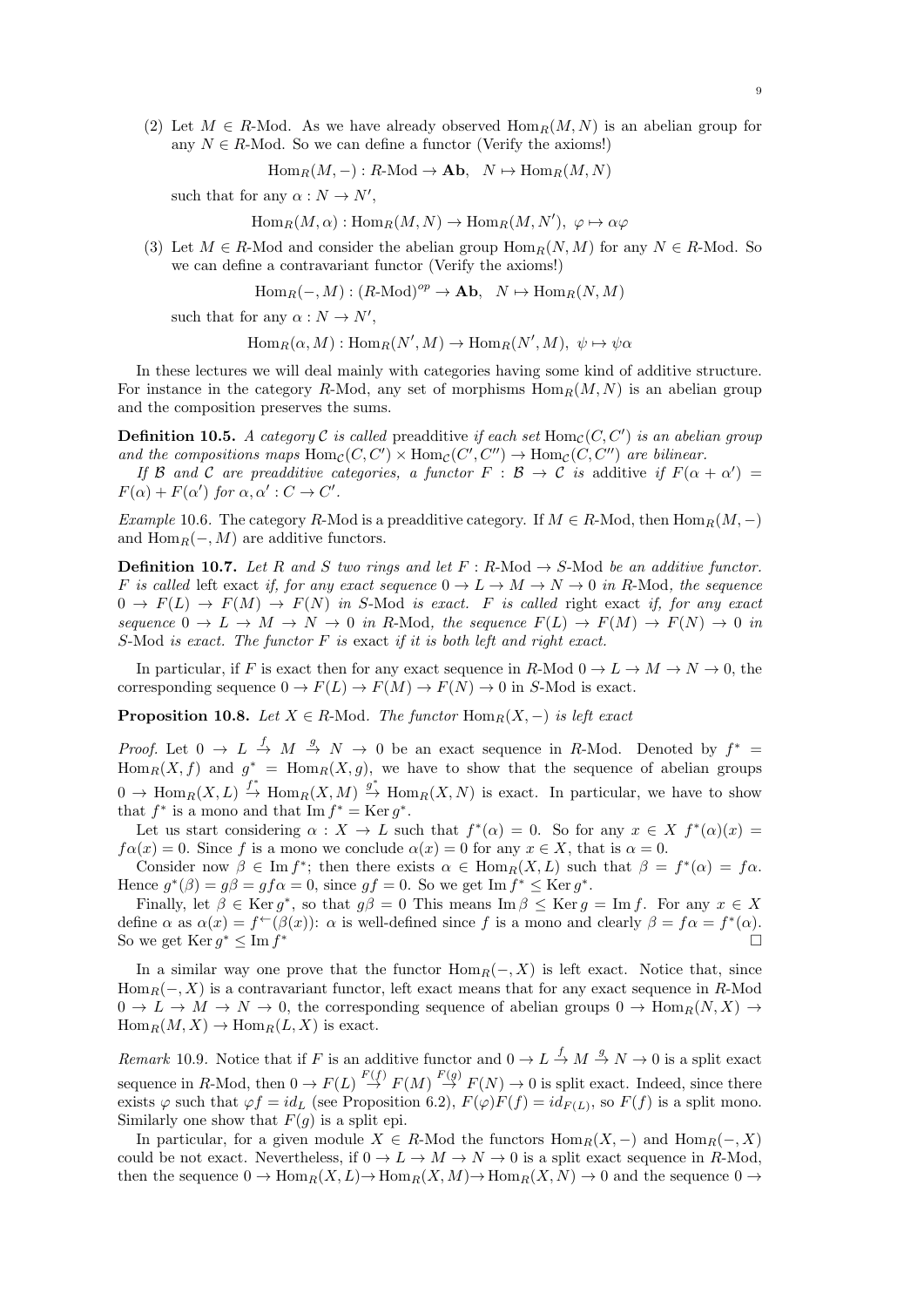$\text{Hom}_R(N, X) \to \text{Hom}_R(M, X) \to \text{Hom}_R(L, X) \to 0$  are split exact. In particular  $\text{Hom}_R(X, L \oplus$  $N$  = Hom<sub>R</sub> $(X, L) \oplus$  Hom<sub>(</sub>X, N) and Hom<sub>R</sub> $(L \oplus N, X)$  = Hom<sub>R</sub> $(L, X) \oplus$  Hom<sub>(</sub>N, X)

One often wishes to compare two functors with each other. So we introduce the following notion:

**Definition 10.10.** Let F and G two functors  $\mathcal{B} \to \mathcal{C}$ . A natural transformation  $\eta : F \to G$ is a family of morphisms  $\eta_B : F(B) \to G(B)$ , for any  $B \in \mathcal{B}$ , such that for any morphism  $\alpha: B \to B'$  in B the following diagram in C is commutative

$$
F(B) \xrightarrow{\eta_B} G(B)
$$
  

$$
F(\alpha) \downarrow \qquad \qquad G(\alpha)
$$
  

$$
F(B') \xrightarrow{\eta_{B'}} G(B')
$$

If  $\eta_B$  is an isomorphism in C for any  $B \in \mathcal{B}$ , then  $\eta$  is called a natural equivalence.

Two categories B and C are *isomorphic* if there exist functors  $F : \mathcal{B} \to \mathcal{C}$  and  $G : \mathcal{C} \to \mathcal{B}$  such that  $GF = 1_B$  and  $FG = 1_C$ . This is a very strong notion, in fact there are several and relevant examples of categories  $\beta$  and  $\beta$  which have essentially the same structure, but where there is a bijective correspondence between the isomorphism classes of objects rather than between the individual objects. Therefore we define the following concept:

**Definition 10.11.** A functor  $F : \mathcal{B} \to \mathcal{C}$  is an equivalence if there exists a functor  $G : \mathcal{C} \to \mathcal{B}$ and natural equivalences  $GF \rightarrow 1_B$  and  $FG \rightarrow 1_C$ 

If the functor F is contravariant and gives an equivalence between  $\mathcal{B}^{op}$  and C, we say that F is a duality.

**Proposition 10.12.** A functor  $F : \mathcal{B} \to \mathcal{C}$  is an equivalence if and only if it is full and faithful, and every object of C is isomorphic to an object of the form  $F(B)$ , with  $B \in \mathcal{B}$ .

#### 11. exercise

*Exercise* 11.1. Let  $(P, \leq)$  be a partially ordered set. Let us define a category C in this way: the objects of C are the elements of P, and with a unique morphism  $p \to q$  whenever  $p \leq q$ , while  $\text{Hom}_{\mathcal{C}}(p,q) = 0$  if  $p \nleq q$ . Verify that the axioms [C1], [C2], [C3] are satisfied. This is an example of a small category, i.e. a category where the class of objects is a set.

*Exercise* 11.2. Let  $\varphi : R \to S$  be a homomorphism of rings. Each left S-module M has also a structure of left R-module, defining  $rx := \varphi(r)x$  for any  $x \in M$  and any  $r \in R$ . Let  $\varphi^*$ :  $S\text{-Mod} \to R\text{-Mod}, M \mapsto M, \alpha \mapsto \alpha$  for any  $M \in S\text{-Mod}$  and for any  $\alpha \in \text{Hom}_S(M, N)$ . Verify that  $\varphi^*$  is an additive and faithful functor (called *restriction of scalars*)

Exercise 11.3. A functor F is exact if and only if  $F(L) \to F(M) \to F(N)$  is exact whenever  $L \to M \to N$  is exact.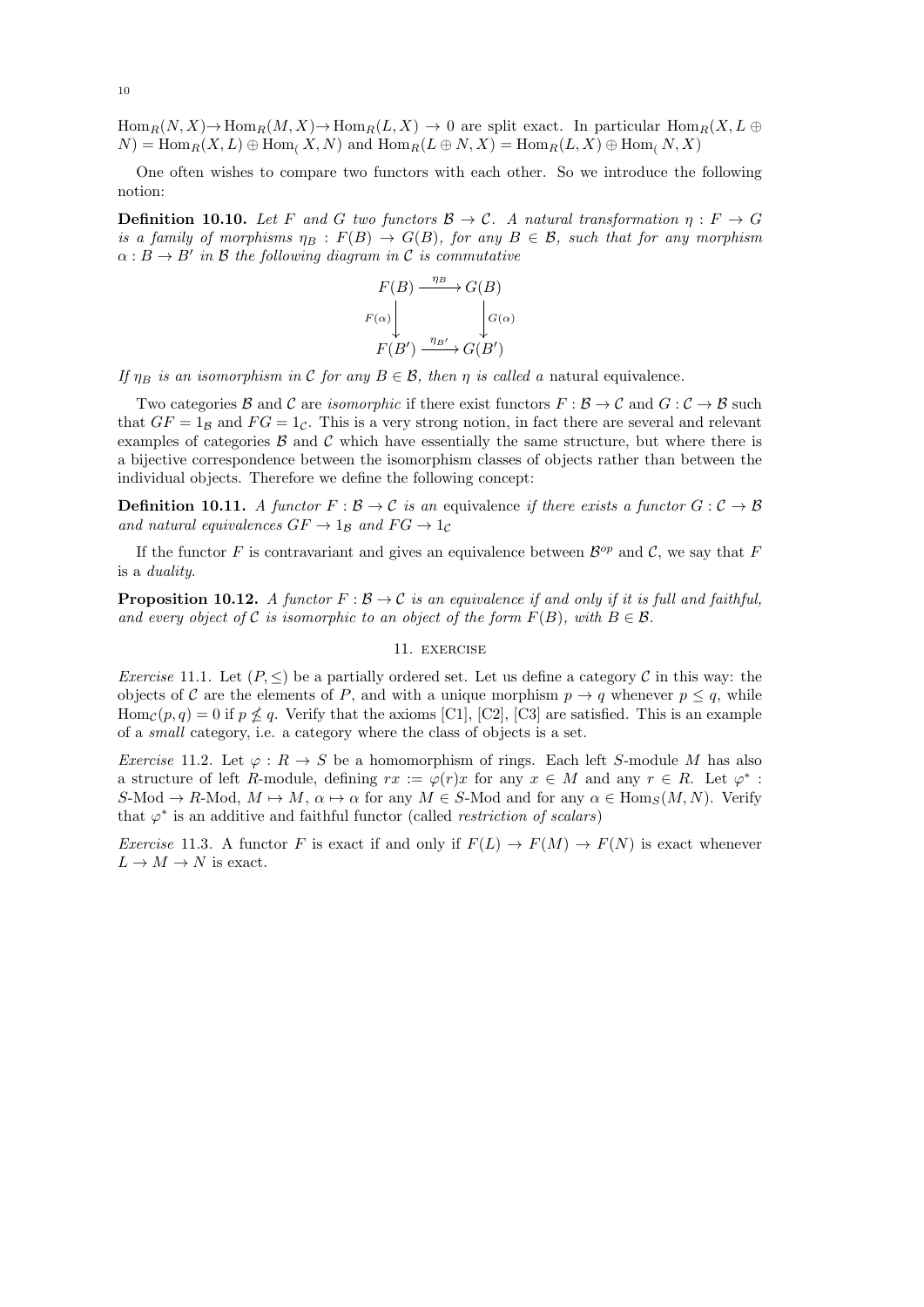#### 12. Projective modules

In general, for a given R-module M, the functor  $\text{Hom}_R(M, -)$  is left exact but not right exact. In this section we study the R-modules P for which  $\text{Hom}_R(P, -)$  is also right exact.

# **Definition 12.1.** A module  $P \in R$ -Mod is projective if  $\text{Hom}_R(P, -)$  is an exact functor.

The right exactness is equivalent to require that for any  $M \stackrel{g}{\rightarrow} N \rightarrow 0$  in R-Mod the homomorphism  $\text{Hom}_R(P,M) \stackrel{\text{Hom}_R(P,g)}{\to} \text{Hom}_R(P,N)$  is an epi, that is for any  $\varphi \in \text{Hom}_R(P,N)$  there exists  $\psi \in \text{Hom}_R(P, M)$  such that  $g\psi = \phi$ .



Example 12.2. Any free module is projective. Indeed, let  $R^{(I)}$  a free R-module with  $(x_i)_{i\in I}$  a basis. Given  $M \stackrel{g}{\to} N \to 0$  and  $\varphi : R^{(1)} \to N$  in R-Mod, let  $m_i \in M$  such that  $g(m_i) = \varphi(x_i)$  for any  $i \in I$ . Define  $\psi(x_i) = m_i$  and, for  $x = \sum r_i x_i$ ,  $\psi(x) = \sum r_i m_i$ . We get that  $g\psi = \varphi$ . Notice that from the construction is clear that the homomorphism  $\psi$  could be not unique.

**Proposition 12.3.** Let  $P \in R$ -Mod. The following are equivalent:

- $(1)$  P is projective
- (2) P is a direct summand of a free module
- (3) every exact sequence  $0 \to L \xrightarrow{f} M \xrightarrow{g} P \to 0$  splits.

*Proof.* 1  $\Rightarrow$  3 Let  $0 \to L \stackrel{f}{\to} M \stackrel{g}{\to} P \to 0$  be an exact sequence in R-Mod and consider the homorphism  $1_P : P \to P$ . Since P is projective there exists  $\psi : P \to M$  such that  $g\psi = 1_P$ . By Proposition 6.2 we conclude that the sequence splits.

 $3 \Rightarrow 2$  The module P is a quotient of a free module, so there exist an exact sequence  $0 \to K \stackrel{f}{\to}$  $R^{(I)} \stackrel{g}{\rightarrow} P \rightarrow 0$ , which is split.

 $2 \Rightarrow 1$  If  $R^{(I)} = P \oplus L$ , then  $\text{Hom}_R(R^{(I)}, N) = \text{Hom}_R(P, N) \oplus \text{Hom}_R(L, N)$  for any  $N \in R$ -Mod. So let us consider the homorphisms

$$
M \xrightarrow{g} N \longrightarrow 0 \quad \text{and} \quad M \xrightarrow{\sigma} N \longrightarrow 0
$$
  
\n
$$
\uparrow \varphi
$$
  
\n
$$
\uparrow \varphi
$$
  
\n
$$
\uparrow \varphi
$$
  
\n
$$
\uparrow \varphi
$$
  
\n
$$
\uparrow \varphi
$$
  
\n
$$
\uparrow \varphi
$$
  
\n
$$
\uparrow \varphi
$$
  
\n
$$
\uparrow \varphi
$$
  
\n
$$
\uparrow \varphi
$$
  
\n
$$
\uparrow \varphi
$$
  
\n
$$
\uparrow \varphi
$$
  
\n
$$
\uparrow \varphi
$$

where  $(\varphi, 0)(p + l) = \varphi(p) + 0(l) = \varphi(p)$  for any  $p \in P$  and  $l \in L$  and  $\alpha$  exists since  $R^{(I)}$  is projective. Then  $\alpha = (\psi, \beta)$ , with  $\psi \in \text{Hom}_{R}(P, N)$  and  $\beta \in \text{Hom}_{R}(L, N)$ , where  $\alpha(p+l)$  $\psi(p) + \beta(l)$  for any  $p \in P$  and  $l \in L$ . Hence  $g(\psi(p)) = g(\alpha(p)) = \varphi(p)$  for any  $p \in P$ . So we conclude that  $P$  is projective.

- Example 12.4. (1) Let R be a principal ideal domain (for instance,  $R = \mathbb{Z}$ ). Then any projective module is free. In particular, free abelian groups and projective abelian group coincide.
	- (2) Let  $R = \mathbb{Z}/6\mathbb{Z}$ . Then  $\mathbb{Z}/6\mathbb{Z} = 3\mathbb{Z}/6\mathbb{Z} \oplus 2\mathbb{Z}/6\mathbb{Z}$ . The ideals  $3\mathbb{Z}/6\mathbb{Z}$  and  $2\mathbb{Z}/6\mathbb{Z}$  are projective R-modules, but not free R-modules (why?)

**Proposition 12.5.** Let  $P \in R$ -Mod. P is projective if and only if there exists a family  $(\varphi_i, x_i)_{i \in I}$ with  $\varphi_i \in \text{Hom}_R(P, R)$  and  $x_i \in P$  such that for any  $x \in P$  one has  $x = \sum_i \varphi_i(x) x_i$  where  $\varphi_i(x) = 0$  for almost every  $i \in I$ .

*Proof.* Let P be projective and let  $R^{(I)} \stackrel{\beta}{\to} P \to 0$  be a spli epi. Consider  $(e_i)_{i \in I}$  a basis of  $R^{(I)}$ and define  $x_i = \beta(e_i)$ . Observe that  $\beta(\sum_i r_i e_i) = \sum_i r_i \beta(e_i) = \sum_i r_i x_i$ . By Proposition 6.2, there exists  $\varphi: P \to R^{(I)}$  such that  $\beta \varphi = id_P$ , which induces homomorphisms  $\varphi_i = \pi_i \varphi$  where  $\pi_i$  is the projection on the *i*-th component, so  $\varphi_i(x) \in R$  for any  $i \in I$  and  $\varphi(x) = \sum \varphi_i(x)$ . Hence for any  $x \in P$  one has  $x = \beta \varphi(x) = \beta(\sum_i \varphi_i(x)) = \sum_i \varphi_i(x) x_i$ , so  $(\varphi_i, x_i)_{i \in I}$  satisfies the stated properties.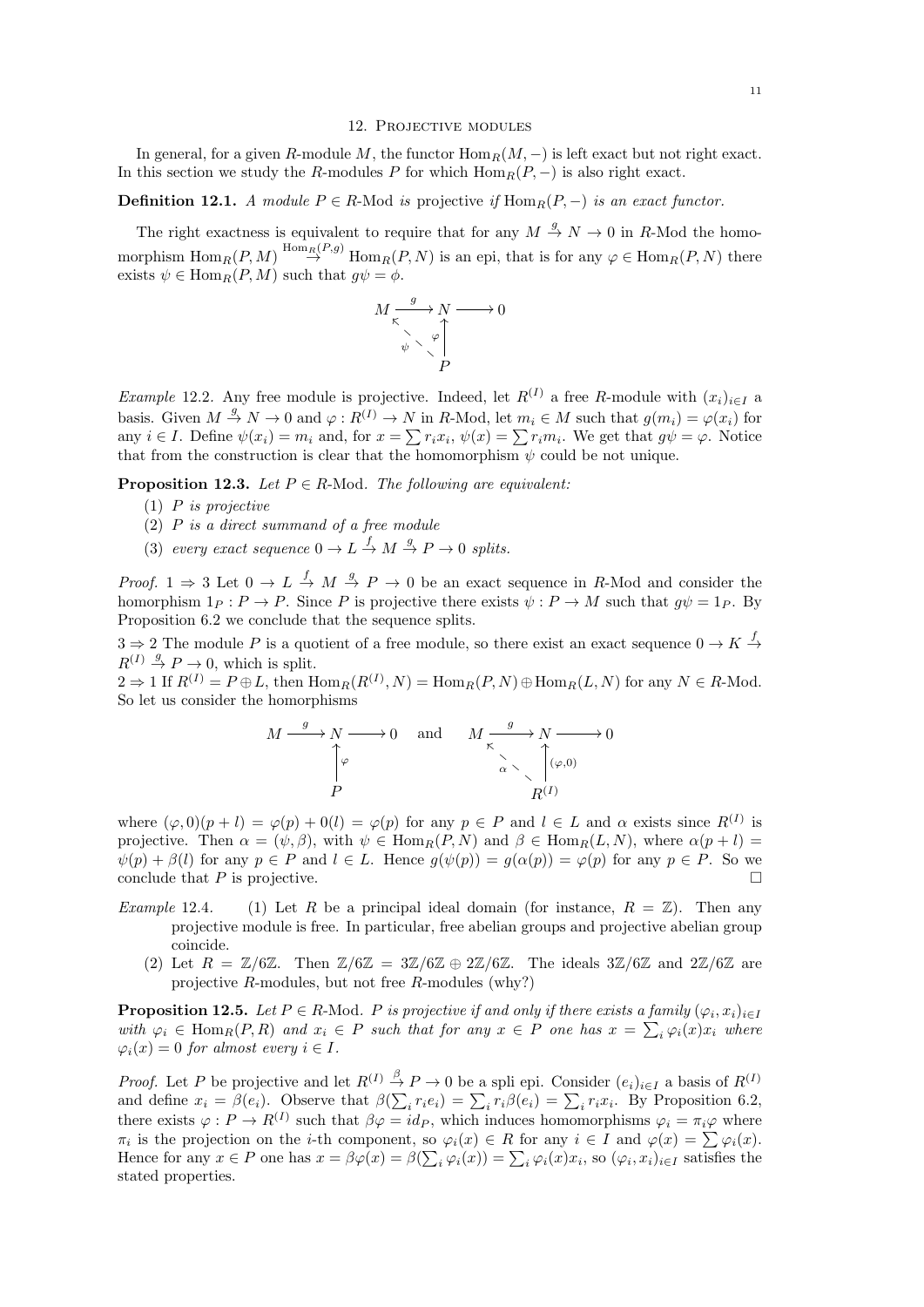Conversely, let  $(\varphi_i, x_i)_{i \in I}$  satisfy the statement and let  $\beta : R^{(I)} \to P$ ,  $e_i \mapsto x_i$ . The homomorphism  $\beta$  is an epi, since the family  $(x_i)_{i\in I}$  generates P, and  $\beta(\sum r_i) = \sum r_i x_i$ . Define  $\varphi: P \to R^{(I)}, x \mapsto \sum \varphi_i(x)$ . Then for any  $x \in P$  one gets  $\beta \varphi(x) = \beta(\sum \varphi_i(x)) = \sum \varphi_i(x)x_i = x$ . By Proposition 6.2 we conclude that  $\beta$  is a split epi and so P is projective.

Note that, from the results in the previous sections, the projective module  $_RR$  plays a crucial role in the category R-Mod, since for any  $M \in R$ -Mod there exists an epi  $R^{(I)} \to M \to 0$ , for some set I. A module with such property is called a *generator* and so  $R$  is a projective generator for R-Mod.

In particular, for any  $M \in R$ -Mod there exists a short exact sequence  $0 \to K \to P_0 \to M \to 0$ , with  $P_0$  projective. The same holds for the module K, and so, iterating the argument, we can construct an exact sequence

$$
\cdots \to P_i \to \cdots \to P_1 \to P_0 \to M \to 0
$$

where all the  $P_i$  are projectiveSuch a sequence is called a *projective resolution* of  $P$ . It is clearly not unique.

It is natural to ask if, for a given  $M \in R$ -Mod, there exists a projective module P and a "minimal" epi  $P \to M \to 0$ , in the sense that  $f_{|L}: L \to M$  is epi for no proper projective submodule of  $P$ . More precisely, we define:

**Definition 12.6.** A homomorphism  $f : M \to N$  is right minimal if for any  $g \in \text{End}_R(M)$  such that  $fg = f$ , one gets g is an isomomorphism.

If  $P_M$  is a projective module and  $P_M \to M$  is epimorphism right minimal, then  $P_M$  is a projective cover of M.

Remark 12.7. Consider the diagram



where  $P_M$  is a projective cover of M and P is a projective module. Since  $P_M$  and P are projective, there exist  $\varphi$  and  $\psi$  such that the diagram commutes. Hence  $f\psi = g$  and  $g\varphi = f$ , so  $f\psi\varphi = f$  and, since f is an right minimal, we conclude  $\psi\varphi$  is an iso. In particular  $\varphi$  is a mono. Define  $\theta: P \to P_M$  as  $\theta = (\psi \varphi)^{-1} \psi$ : then  $\theta \varphi = id_P$  and so  $\varphi$  is a split mono (see Proposition 6.2). We conclude that  $P_M$  is a direct summand of P. This explains the minimality property of the projective cover announced above.

If also P is a projective cover of M, using the same argument we get that  $\varphi\psi$  is an iso, that is  $\varphi = \psi^{-1}$  and  $P_M$  is isomorphic to P. We have shown that the projective cover is unique (modulo isomorphisms).

We state the following characterization of projective covers:

**Theorem 12.8.** Let P a projective module. Then  $P \stackrel{f}{\rightarrow} M \rightarrow 0$  is a projective cover of M ij and only if Ker f is a superfluous submodule of P (i.e. for any submodule  $L \leq P$ ,  $L +$ Ker  $f = P$ implies  $L = P.$ )

Observe that, given  $M \in R$ -Mod, a projective cover for M could not exist. A ring in which any module admits a projective cover is called semiperfect

Let now  $M \in R$ -Mod and suppose there exist a projective resolution of M

$$
\dots P_2 \stackrel{f_2}{\rightarrow} P_1 \stackrel{f_1}{\rightarrow} P_0 \stackrel{f_0}{\rightarrow} M \rightarrow 0
$$

such that  $P_0$  is a projective cover of M and  $P_i$  is a projective cover of Ker  $f_{i-1}$  for any  $i \in \mathbb{N}$ . Such a resolution is called a minimal projective resolution of M.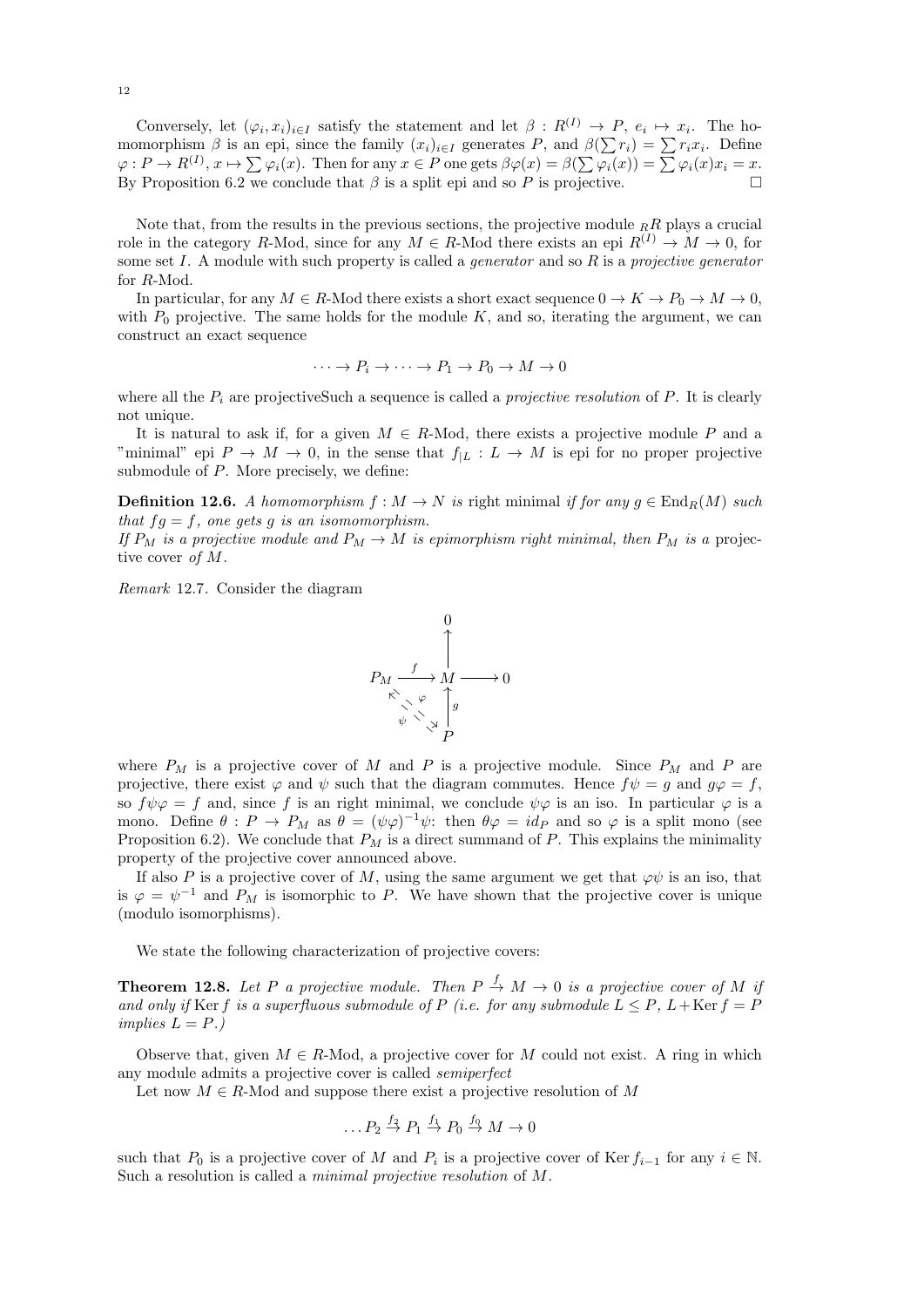### 13. exercise

*Exercise* 13.1. Let  $P_1, P_2, \ldots, P_n \in R$ -Mod. Then  $\bigoplus_{i=1,\ldots,n} P_i$  is projective if and only if  $P_i$  is projective for any  $i = 1, \ldots, n$ .

*Exercise* 13.2. Let  $0 \to L \to M \to N \to 0$  a short exact sequence in R-Mod. If L and N are projective, then  $M$  is projective

*Exercise* 13.3. Show that any abelian group  $n\mathbb{Z}, n \in \mathbb{N}$ , is a projective  $\mathbb{Z}$ -module.

## 14. Bimodules

**Definition 14.1.** Let R and S rings. An abelian group M is a left R- right S-bimodule if M is a left R-module and a right S-module such that the two scalar multiplications satisfy  $r(xs) = (rx)s$ for any  $r \in R$ ,  $s \in S$ ,  $x \in M$ . We write  $R M_S$ .

Example 14.2. Let  $M \in R$ -Mod and consider  $S = \text{End}_R^r(M)$ , the ring of homomorphism R-linear of M, where homorphisms act on the right (i.e.  $mf = f(m)$  and  $m(fg) = g(f(m))$ ). So M is a right S-module (Verify!) and  $_R M_S$  is a bimodule. Indeed  $(rm)f = f(rm) = rf(m) = r(mf)$  for any  $r \in R$ ,  $m \in M$  and  $f \in S$ .

Given a bimodule  $_R M_S$  and a left R-module N, the abelian group  $\text{Hom}_R(M, N)$  is naturally endowed with a structure of left S-module, by defining  $(sf)(x) := f(xs)$  for any  $f \in$  $\text{Hom}_R(M, N)$  and any  $x \in M$ . (Verify! crucial point:  $(s_1(s_2 f))(x) = (s_2 f(x s_1)) = f(x s_1 s_2) =$  $((s_1s_2)f)(x)$ .

Similary, if  $_RN_T$  is a left R- right T-bimodule and  $M \in R$ -Mod, then  $\text{Hom}_R(M, N)$  is naturally endowed with a structure of right T-module, by defining  $(f t)(x) := f(x)t$  (Verify! crucial point:  $(f(t_1t_2))(x) = f(x)(t_1t_2) = (f(x))t_1)t_2 = ((ft_1)(x))t_2 = ((ft_1)t_2)(x).$ 

Moreover, one can show that if  $_R M_S$  and  $_R N_T$  are bimodules, then  $\text{Hom}_R({}_R M_S, {}_R N_T)$  is a left S- right T-bimodule (Verify!).

Arguing in a similar way for right R-modules, if  $sM_R$  and  $T N_R$  are bimodules, then the abelian group  $\text{Hom}_R(sM_R, T N_R)$  is a left T- right S-bimodule, by  $(tf)(x) = t(f(x))$  and  $(fs)(x) = f(sx)$ .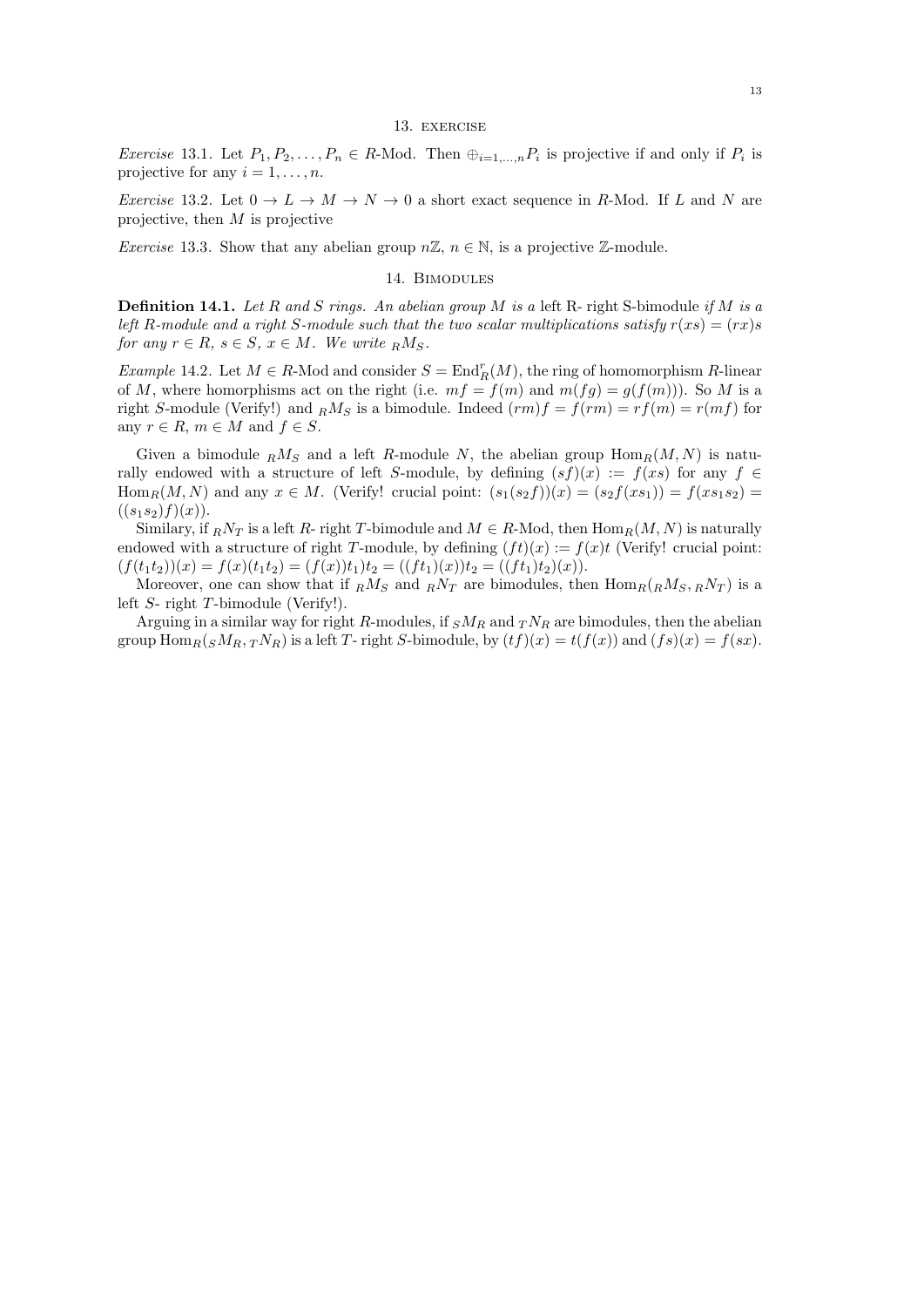#### 15. Injective modules

In this section we study the R-modules E for which  $\text{Hom}_R(-, E)$  is an exact functor. Observe that many results we are going to show are dual of those proved for projective modules.

## **Definition 15.1.** A module  $E \in R$ -Mod is injective if Hom<sub>R</sub>(−, E) is an exact functor.

The exactness is equivalent to require that for any  $0 \to L \stackrel{f}{\to} M$  in R-Mod the homomorphism  $\text{Hom}_R(M, E) \stackrel{\text{Hom}_R(f, E)}{\rightarrow} \text{Hom}_R(L, E)$  is an epi, that is for any  $\varphi \in \text{Hom}_R(L, E)$  there exists  $\psi \in \text{Hom}_R(M, E)$  such that  $\psi f = \varphi$ .

$$
0 \longrightarrow L \xrightarrow{\qquad f} M
$$

$$
\downarrow \searrow \searrow \searrow M
$$

$$
E
$$

Any module is quotient of a projective module. Does the dual property hold? that is, given any module  $M \in R$ -Mod, is it true that M embeds in a injective R-module? In the sequel we will answer to this crucial question.

An abelian group G is divisible if, for any  $n \in \mathbb{Z}$  and for any  $g \in G$ , there exists  $t \in G$  such that  $g = nt$ . We are going to show that an abelian group is injective if and only if it is divisible. We need the the following useful criterion to check whether a module is injective, known as Baer's Lemma.

**Lemma 15.2.** Let  $E \in R$ -Mod. The module E is injective if and only if for any left ideal J of R and for any  $\varphi \in \text{Hom}_R(J, E)$  there exists  $\psi \in \text{Hom}_R(R, E)$  such that  $\psi i = \varphi$ , where i is the canonical inclusion  $0 \to J \stackrel{i}{\to} R$ .

The lemma states that it is sufficient to check the injectivity property only for left ideals of the ring. In particular, the Baer's Lemma says that E is injective if and only if for any  $RJ \leq R$ and for any  $\varphi \in \text{Hom}_R(J, E)$  there exists  $y \in E$  such that  $\varphi(x) = xy$  for any  $x \in J$ .

**Proposition 15.3.** A module  $G \in \mathbb{Z}$ -Mod is injective if and only if it is divisible.

*Proof.* Let us assume G injective, consider  $n \in \mathbb{Z}$  and  $q \in G$  and the commutative diagram

$$
0 \longrightarrow \mathbb{Z}n \xrightarrow{i} \mathbb{Z}
$$

$$
\downarrow \varphi \qquad \downarrow \varphi
$$

$$
\downarrow \varphi \qquad \downarrow \varphi
$$

$$
\downarrow \varphi
$$

$$
\downarrow \varphi
$$

where  $\varphi(s_n) = sg$  for any  $s \in \mathbb{Z}$  and  $\psi$  exists since G is injective. Let  $t = \psi(1), t \in G$ . Then  $\varphi(n) = \psi(i(n))$  implies  $q = nt$  and we conclude that G is divisible.

Conversely, suppose G divisible and apply Baer's Lemma. The ideal of  $\mathbb Z$  are of the form  $\mathbb Z_n$ for  $n \in \mathbb{Z}$ , so we have to verify that for any  $\varphi \in \text{Hom}_{\mathbb{Z}}(\mathbb{Z}_n, G)$  there exists  $\psi$  such that

$$
0 \longrightarrow \mathbb{Z}n \xrightarrow{i} \mathbb{Z}
$$

$$
\downarrow \varphi \qquad \downarrow \varphi
$$

$$
\downarrow \varphi \qquad \downarrow \varphi
$$

$$
\downarrow \varphi
$$

$$
\downarrow \varphi
$$

commutes. Let  $g \in G$  such that  $\varphi(n) = g$ . Since Z is a free Z-module, define  $\psi(1) = t$  where  $g = nt$  and so  $\psi(r) = rt$  for any  $r \in \mathbb{Z}$ . Hence  $\varphi(sn) = sg = snt = \psi(i(sn))$ .

The result stated in the previous proposition holds for any Principal Ideal Domain  $R$  (see Exercise 16.1).

*Example* 15.4. The  $\mathbb{Z}$ -module  $\mathbb{Q}$  is injective.

Remark 15.5. Any abelian group G embeds in a injective abelian group. Indeed, consider a short exact sequence  $0 \to K \to \mathbb{Z}^{(I)} \to G \to 0$  and the canonical inclusion in  $\mathbb{Z}\text{-Mod }0 \to \mathbb{Z} \to \mathbb{Q}$ . One easily check that  $\mathbb{Q}^{(I)}/K$  is divisible (Verify!) and so injective. Then we get the induced monomorphism  $0 \to G \cong \mathbb{Z}^{(I)}/K \to \mathbb{Q}^{(I)}/K$ .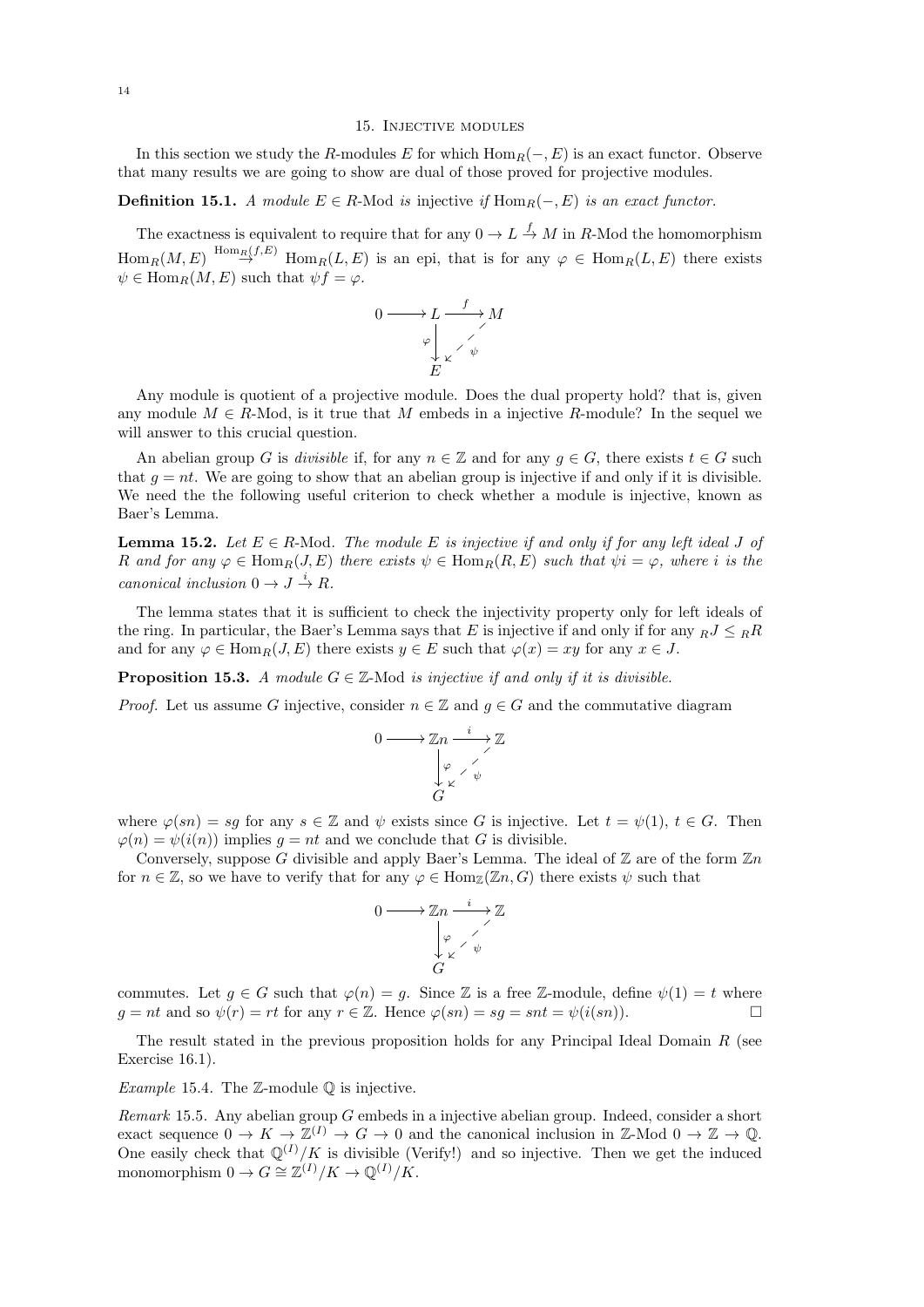**Proposition 15.6.** Let R be a ring. If  $D \in \mathbb{Z}$ -Mod is injective, then  $\text{Hom}_{\mathbb{Z}}(R, D)$  is an injective left R-module

*Proof.* First notice that, since  $_{\mathbb{Z}}R_R$  is a bimodule,  $\text{Hom}_{\mathbb{Z}}(R, D)$  is naturally endowed with a structure of left R-module. In order to verify that it is injective, we apply Baer's Lemma. So let  $R I \leq R R$  and  $h: I \to \text{Hom}_{\mathbb{Z}}(R, D)$  an R-homomorphism. Then  $\gamma: I \to D$ ,  $a \mapsto h(a)(1)$  defines a Z-homomorphism and, since D is an injective abelian group, there exists  $\overline{\gamma}: R \to D$  which extends  $\gamma$ . Now we have, for any  $a \in I$  and  $r \in R$ ,

$$
(a\overline{\gamma})(r) = \overline{\gamma}(ra) = \gamma(ra) = [h(ra)](1) = [rh(a)](1) = [h(a)](r)
$$

so  $h(a) = a\overline{\gamma}$  for any  $a \in I$ . Hence we conclude  $\text{Hom}_{\mathbb{Z}}(R, D)$  is injective by Baer's Lemma.  $\square$ 

Corollary 15.7. Let  $M \in R$ -Mod. Then there exists an injective module  $E \in R$ -Mod and a monomorphism  $0 \to M \to E$ .

*Proof.* Consider the isomorphism of Z-modules  $\varphi : \text{Hom}_R(R, M) \to M$ ,  $f \mapsto f(1)$ . Observe that since  $_R R_R$  is a left R- right R-bimodule, then  $\text{Hom}_R(R, M)$  is naturally endowed with a structure of left R-module. One easily check that  $\varphi$  is also R-linear, hence  $_R M \cong \text{Hom}_R(R_R, M)$ Hom<sub>Z</sub>(R<sub>R</sub>, M). By Remark 15.5, there is a mono of Z-modules  $0 \to M \to G$  from which we obtain a mono of R-modules  $0 \to \text{Hom}_{\mathbb{Z}}(R_R, M) \to \text{Hom}_{\mathbb{Z}}(R_R, G)$ , where  $\text{Hom}_{\mathbb{Z}}(R_R, G)$  is an injective left  $R$ -module by Proposition 15.6.

Since any module M embeds in a injective one, it is natural to ask whether there exists a "minimal" injective module containing M.

**Definition 15.8.** A homomorphism  $f : M \to N$  is left minimal if for any  $g \in \text{End}_R(N)$  such that  $gf = f$ , one gets g is an isomomorphism.

If  $E_M$  is an injective module and  $M \to E_M$  is a monomorphism left minimal, then  $E_M$  is an injective envelope of M.

Remark 15.9. Consider the diagram



where  $E_M$  is an injective envelope of M and E is an injective module. Since  $E_M$  and E are injective, there exist  $\varphi$  and  $\psi$  such that the diagram commutes. Hence  $\psi g = f$  and  $\varphi f = g$ , so  $\psi \varphi f = f$  and, since f is left minimal, we conclude that  $\psi \varphi$  is an iso. In particular  $\varphi$  is a mono and so it is a split mono. We conclude that  $E_M$  is a direct summand of E. This explains the minimality property of the injective envelope announced above.

If also E is an injective envelope of M, using the same argument we get that  $\varphi\psi$  is an iso, that is  $\varphi$  is an iso and  $E_M$  is isomorphic to E. We have shown that the injective envelope is unique (modulo isomorphisms).

We state the following characterization of injective envelope.

**Theorem 15.10.** Let E be an injective module. Then  $0 \to M \stackrel{f}{\to} E$  is an injective envelope if and only if Im f is an essential submodule of M (i.e. for any submodule  $L \leq E$ ,  $L \cap \text{Im } f \neq \{0\}$ )

*Proof.* Suppose  $0 \to M \stackrel{f}{\to} E$  is an injective envelope and let  $L \leq E$  such that  $L \cap \text{Im } f = \{0\}.$ Then Im  $f \oplus L \leq E$  and we can consider the commutative diagram

$$
0 \longrightarrow M \xrightarrow{f} \operatorname{Im} f \oplus L \xrightarrow{i} E
$$
  

$$
f \downarrow \qquad \qquad \downarrow \qquad \downarrow
$$
  

$$
E \uparrow \qquad \qquad \downarrow
$$

where i is the canonical inclusion of Im  $f \oplus L$  in E and  $\varphi$  exists since E is injective. Then  $\varphi f = f$ but  $\varphi$  is clearly not an iso.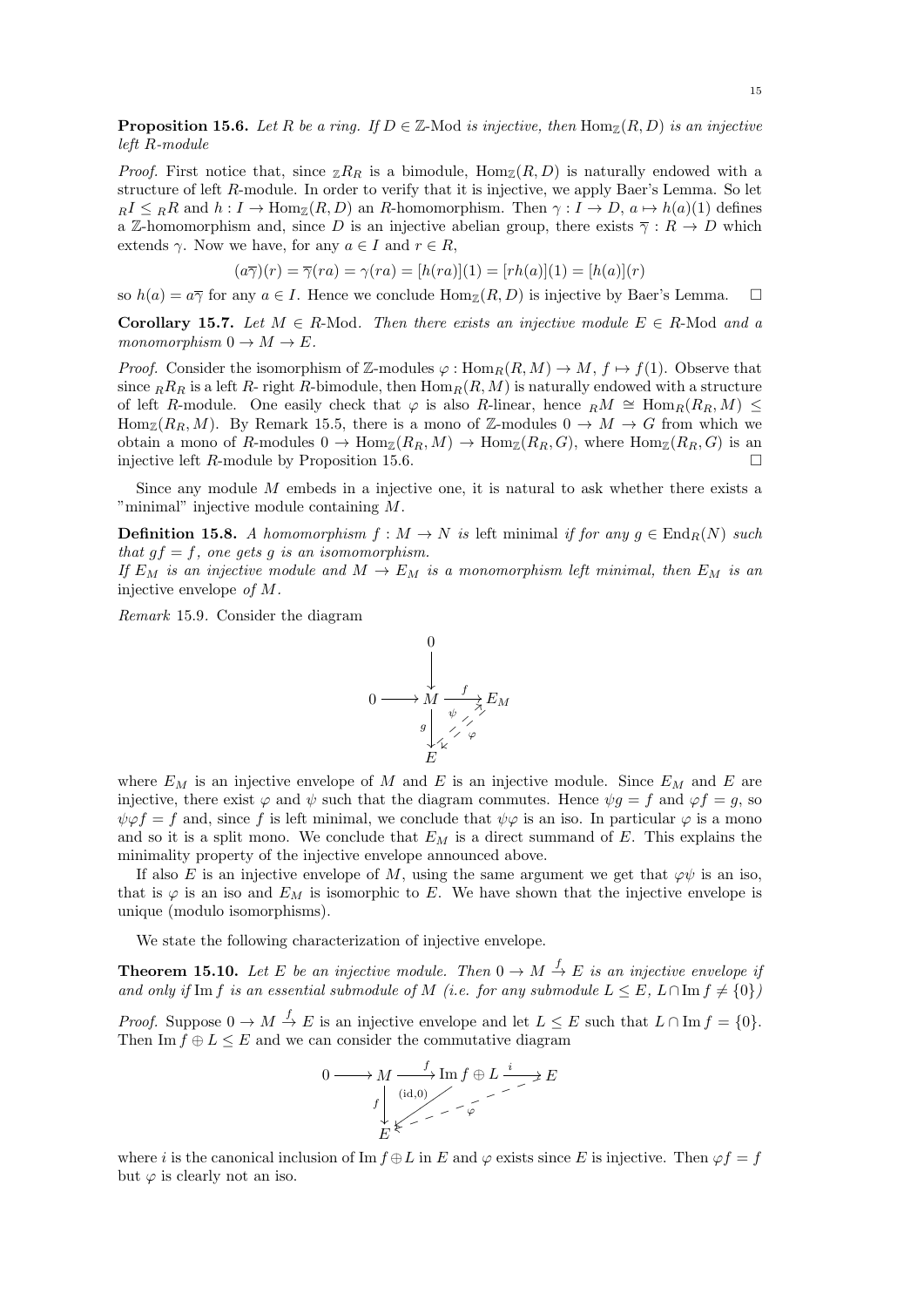Conversely, let Im f be essential in M and let  $g \in \text{End}_R(E)$  such that  $gf = f$ . Since f is an essential mono we conclude that  $g$  is a mono (see Exercise 16.4), so it is a split mono. In particular,  $\text{Im } f \leq \text{Im } g \stackrel{\oplus}{\leq} E$ , contradicting the essentiality of  $\text{Im } f$ .

Not every module has a projective cover. Thus the next result is especially remarkable

#### Theorem 15.11. Every module has an injective envelope.

*Proof.* Let  $M \in R$ -Mod; by Corollary 15.7 there exists an injective module Q such that  $0 \rightarrow$  $M \to Q$ . Consider the set  $\{E' | M \leq E' \leq Q \text{ and } M \text{ essential in } E'\}$ . One easily check that it is an inductive set so, by Zorn's Lemma, it contains a maximal elemnt  $E$ . Let us show that  $E$ is a direct summand of  $Q$  and so  $E$  is injective (see Exercise 16.3). To this aim, consider the set  $\{F'|F' \leq Q \text{ and } F' \cap E = 0\}.$  It is inductive so, again by Zorn's Lemma, it contains a maximal element F. Then there exists an obvious iso  $g : E \oplus F/F \to E$  and  $E \oplus F/F \le Q/F$ : from the maximality of F it follows that  $E \oplus F/F \le Q/F$  is an essential inclusion (Verify!) so consider the diagram



where j is the canonical inclusion and  $\varphi$  exists since Q is injective. Moroever  $\varphi$  is a mono since  $\varphi j = g$  is a mono and j is an essential mono (see Exercise 16.4). It follows that M is essential in  $E = \text{Im } q$  and  $E = \text{Im } q = \varphi(E \oplus F/F)$  is essential in  $\text{Im } \varphi$ . Thus M is essential in  $\text{Im } \varphi$  so, from the maximality of E we conclude that  $E = \text{Im}\,\varphi$  and hence  $\varphi(E \oplus F/F) = \varphi(Q/F)$ . Since  $\varphi$  is a mono we conclude  $E \oplus F = Q$ .

**Proposition 15.12.** Let  $E \in R$ -Mod. The following are equivalent:

- (1)  $E$  is injective
- (2) every exact sequence  $0 \to E \stackrel{f}{\to} M \stackrel{g}{\to} N \to 0$  splits.

*Proof.*  $1 \Rightarrow 2$  Consider the commutative diagram

$$
0 \longrightarrow E \longrightarrow M
$$
  
\n
$$
\downarrow_{\kappa} \qquad \searrow
$$
  
\n
$$
E
$$
  
\n
$$
E
$$

where  $\varphi$  exists since E is injective. Since  $\varphi f = id_E$ , by Proposition 6.2 we conclude that f is a split mono.

 $2 \Rightarrow 1$  By Corollary 15.7 there exists an exact sequence  $0 \rightarrow E \rightarrow F \rightarrow N \rightarrow 0$ , where F is an injective module. Since the sequence splits, we get that  $E$  is a direct summand of a injective module, and so E is injective (see Exercise 16.3).

Comparing the previous proposition with the analogous one for projective modules (see Proposition 12.3), there is an evident difference. Speaking about projective modules, we saw that a special role is played by the projective generator  $R$ . Does a module with the dual property exist? An injective module  $E \in R$ -Mod such that any  $M \in R$ -Mod embeds in  $E^{I_M}$ , for a set  $I_M$ , is called an *injective cogenerator* of R-Mod. We will see in the sequel that such a module always exists.

Remark 15.13. Dualizing what we showed in the projective case, for any module  $M \in R$ -Mod there exists a long exact sequence  $0 \to M \stackrel{f_0}{\to} E_0 \stackrel{f_1}{\to} E_1 \stackrel{f_2}{\to} E_2 \to \ldots$ , where the  $E_i$  are injective. This is called an *injective coresolution* of M. If  $E_0$  is an injective envelope of M and  $E_i$  in an injective envelope of Ker  $f_i$  for any  $i \geq 1$ , then the sequence is called a *minimal injective* coresolution of M.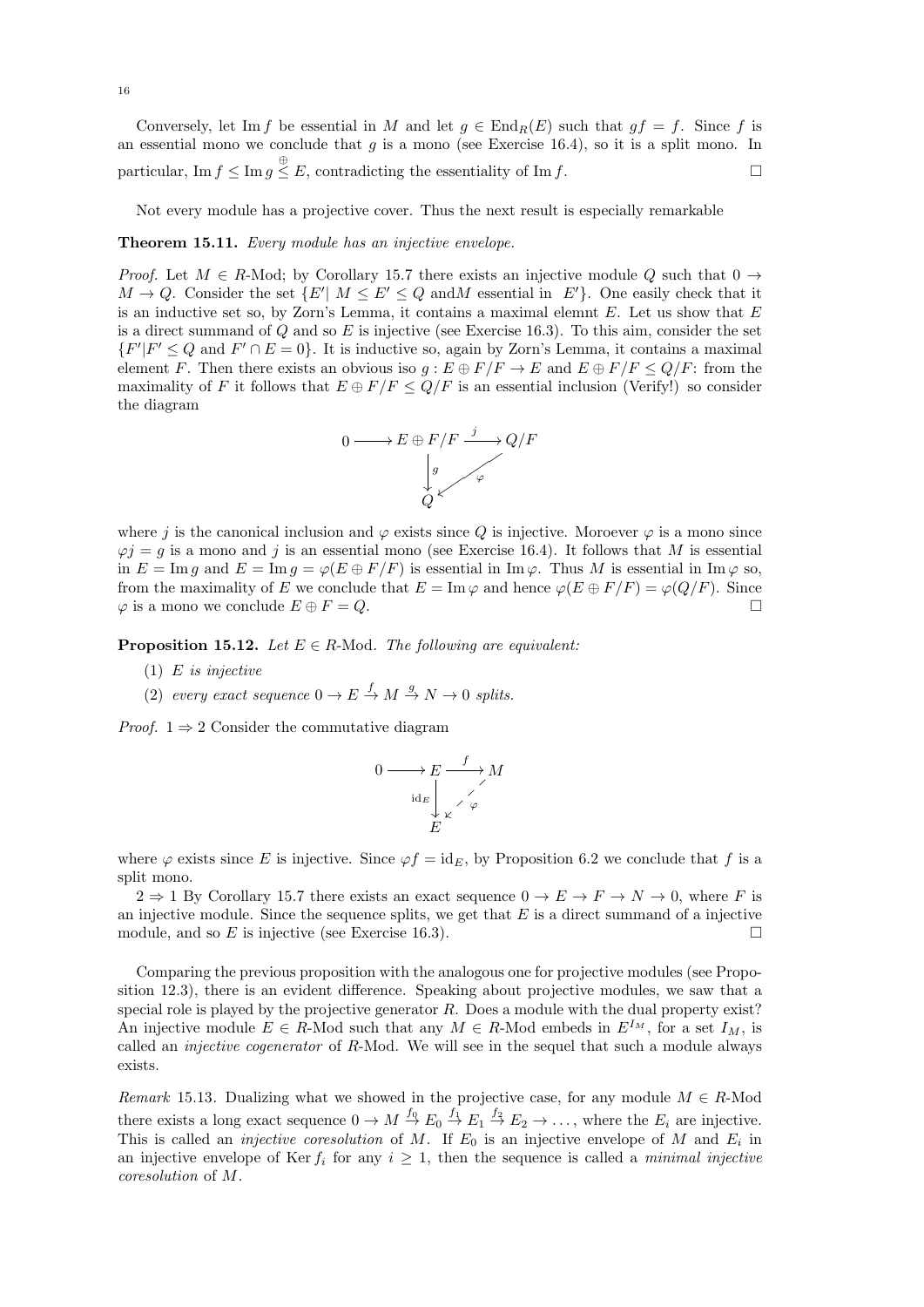## 16. Exercises

Exercise 16.1. Let  $R$  be a Principal Ideal Domain. Prove that an  $R$ -module is injective if and only if it is divisible.

*Exercise* 16.2. Let G be a divisible abelian group. Then  $G^{(I)}$  and  $G/N$  are divisible, for any set  $I$  and for any subgroup  $N$  of  $G$ .

*Exercise* 16.3. Let  $E_i$  for  $i = 1, ..., n$  in R-Mod. Then  $\bigoplus_{i \in I} E_i$  is injective if and only if  $E_i$  is injective for any  $i = 1 \dots n$ .

Exercise 16.4. A monomorphism  $0 \to L \to M$  is R-Mod is called *essential monomorphism* if Im L is essential in M. Prove that if f is an essential morphism and  $gf$  is a mono, then g is a mono.

*Exercise* 16.5. Let  $0 \to M \xrightarrow{f} L$  and  $0 \to L \xrightarrow{g} N$  two essential monomorphism. Show that gf is an essential monomorphism.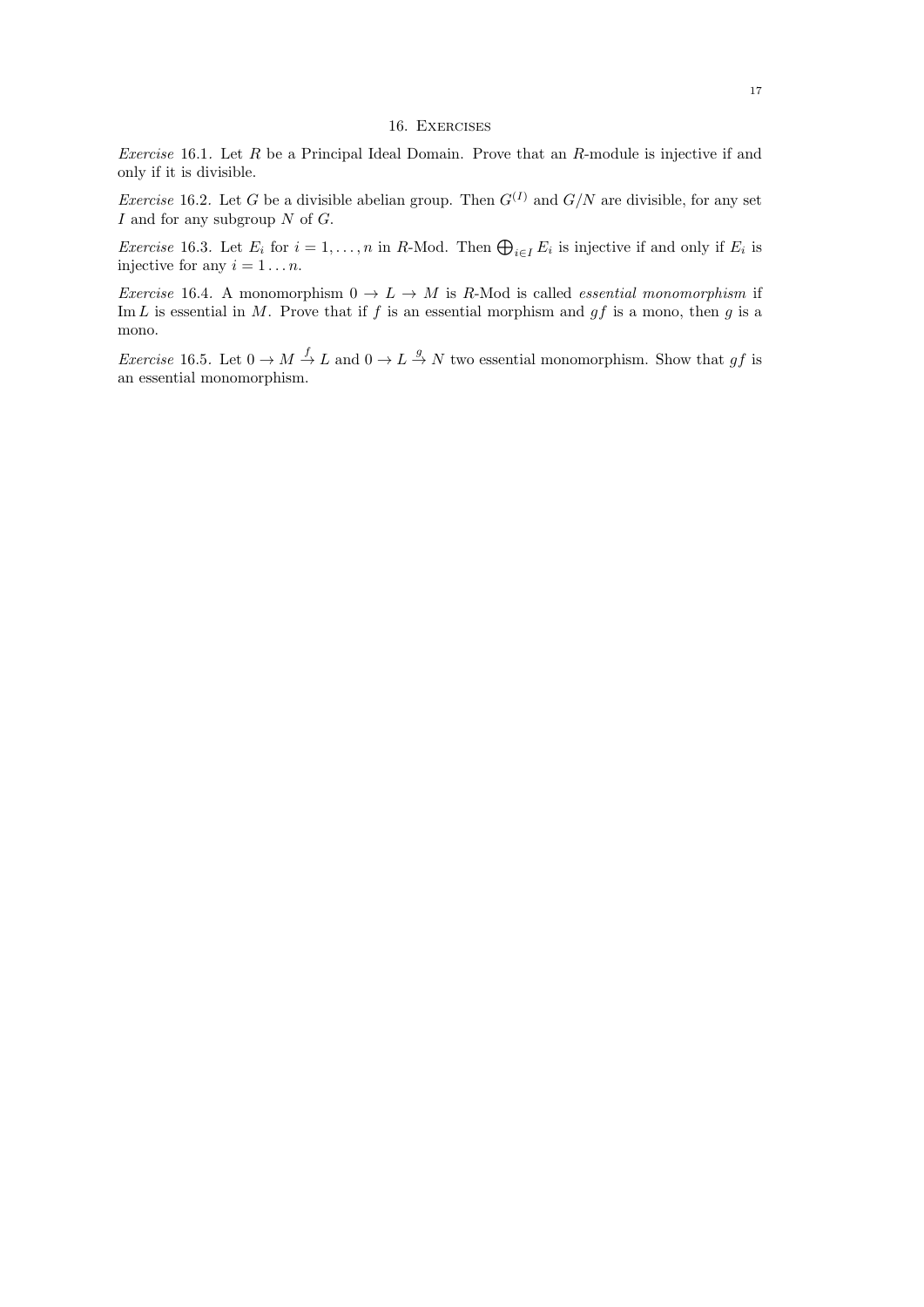Let  $M \in R$ -Mod and consider the partially ordered set  $\mathcal{L}_M = \{L | L \leq M\}$ . Then  $\mathcal{L}_M$  is a complete lattice, where for any  $N, L \in \mathcal{L}$ ,  $\sup\{N, L\} = L + N$  and  $\inf\{N, L\} = L \cap N$ . The greatest element of  $\mathcal{L}_M$  is M and the smallest if  $\{0\}.$ 

Given an arbitrary module  $M \in R$ -Mod, it is natural to ask whether minimal or maximal elements of  $\mathcal L$  exist. They are exactly the maximal submodules of  $M$  and the simple submodules of M, respectively. More precisely we introduce the following definitions:

**Definition 17.1.** A module  $S \in R$ -Mod is simple if  $L \leq S$  implies  $L = \{0\}$  or  $L = S$ . A submodule  $N \leq M$  is a maximal submodule of M if  $N \leq L \leq M$  implies  $L = N$  or  $L = M$ .

- *Example* 17.2. (1) Let K be a field. Then K is the unique (modulo isomorphisms) simple module in K-Mod.
	- (2) In Z-Mod any abelian group  $\mathbb{Z}/\mathbb{Z}p$  with p prime is a simple abelian group. So in Z-Mod there are infinite simple modules.
	- (3) The regular module  $\mathbb Z$  does not contain any simple submodule, since any ideal of  $\mathbb Z$  is of the form  $\mathbb{Z}n$  and  $\mathbb{Z}m \leq \mathbb{Z}n$  whenever n divides m.

In general, it is not true that any module contains a simple or a maximal submodule. Nevertheless we have the following result (see also Exercise 18.1)

**Proposition 17.3.** Let R be a ring and  $R I \leq R R$ . There exists a maximal left ideal M of R such that  $I \leq M \leq R$ . In particular R adimits maximal left ideals.

*Proof.* Let  $\mathcal{F} = \{L | I \leq L < R\}$ . The set  $\mathcal{F}$  is inductive since, given a sequence  $L_0 \leq L_1 \leq \ldots$ , the left ideal  $\bigcup L_i$  contains all the  $L_i$  and it is a proper ideal of R. Indeed, if  $\bigcup L_i = R$ , there would exist an index  $j \in \mathbb{N}$  such that  $1 \in L_j$  and so  $L_j = R$ . So by Zorn's Lemma,  $\mathcal F$  has a maximal element, which is clearly a maximal left ideal of  $R$ .

Example 17.4. Consider the regular module  $\mathbb Z$ . Then  $\mathbb Zp$  is a maximal submodule of  $\mathbb Z$  for any prime number p. Moreover the ideal  $\mathbb{Z}n$  is contained in  $\mathbb{Z}p$  for any p such that  $p|n$ .

Remark 17.5. Let  $\mathcal{M} \leq R$  a maximal left ideal of R. Clearly  $R/\mathcal{M}$  is a simple R-module, and this shows that simple modules always exists in  $R\text{-Mod}$ , for any ring  $R$ .

Conversely, let  $S \in R$ -Mod be a simple module. So  $S = Rx$  for an element  $x \in S$  and let  $\text{Ann}_R(x) = \{r \in R | rx = 0\}.$  Ann  $R(x)$  is a maximal left ideal of R, since it is the kernel of the epimorphism  $\varphi : R \to S$ ,  $1 \mapsto x$ , and hence  $S \cong R/\text{Ann}_R(x)$ .

Finally, for any simple module S consider the module  $\text{Ann}_R(S) = \bigcap_{x \in S} \text{Ann}_R(x)$ . It is easy to show that  $\text{Ann}_R(S)$  is a two-sided ideal of R, called the *annihilator of the simple module* S (see Exercise 18.2).

The simple modules play an crucial role in the study of the category  $R$ -Mod, for instance:

**Proposition 17.6.** Let  $E \in R$ -Mod be an injective module. The module E is a cogenerator of R-Mod if and only if for any simple module  $S \in R$ -Mod there exists a mono  $0 \to S \to E^{Is}$ , for a set  $I_S$ .

*Proof.* Assume for any simple module  $S \in R$ -Mod there exists a mono  $0 \to S \stackrel{f_S}{\to} E^{I_S}$ , for a set I<sub>S</sub>. Then there exist  $j \in I_S$  such that  $\pi_j \circ f : S \to E$  is not the zero map. So, since  $\text{Ker}(\pi_j \circ f) \leq S$ , we get that for any simple module S there exists a mono  $\pi_j \circ f : S \to E$ . Let now  $M \in R$ -Mod, and  $x \in M$ ,  $x \neq 0$ . So  $Rx \leq M$  and  $Rx \cong R/\text{Ann}_R(x)$ . By Proposition 17.3 there exists a maximal submodule  $\mathcal{M} \leq R$  such that  $\text{Ann}_R(x) \leq \mathcal{M}$ . Consider the diagram



where  $\varphi_x : M \to E$  exists since E is injective. In particular  $\varphi_x(x) \neq 0$ . Hence we can construct a mono  $\varphi: M \to E^M$ ,  $x \mapsto (0, 0, \ldots, 0, \varphi_x(x), 0, \ldots, 0)$ , where  $\varphi_x(x)$  is the  $x^{th}$  position.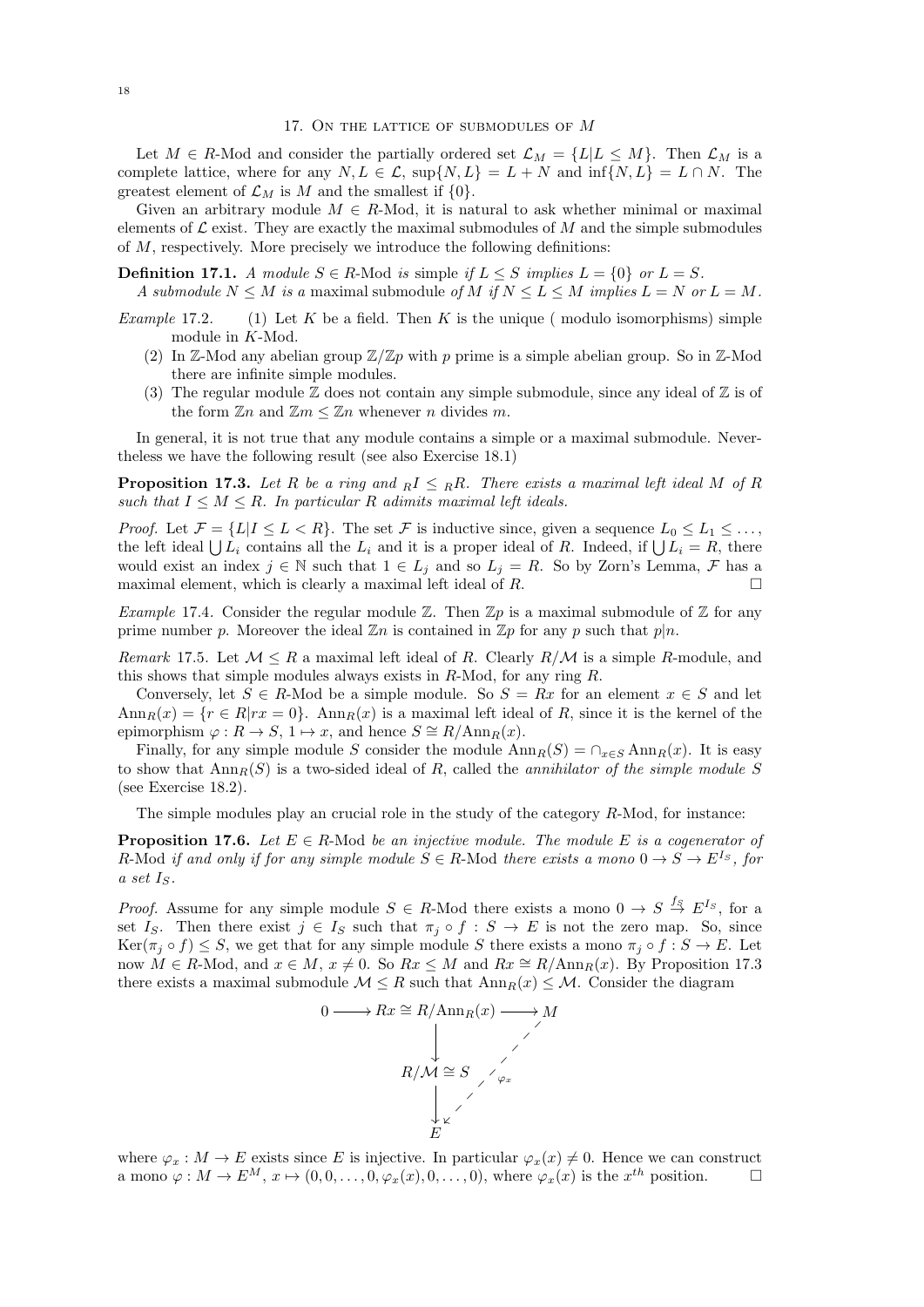Corollary 17.7. Let  $\{S_{\lambda}\}_{\lambda \in \Lambda}$  be a set of representative of the simple modules (modulo isomorphisms) in R-Mod. Then the injective envelope  $E(\oplus S_\lambda)$  is a minimal injective cogenerator of R-Mod

*Proof.* The injective module  $E(\oplus S_\lambda)$  cogenerates all the simple modules, so by the previous Proposition it is an injective cogenerator. If  $W$  is a injective cogenerator of  $R\text{-Mod}$ , since  $S_{\lambda} \leq W$  for any  $\lambda \in \Lambda$  (see the argument in the previous proof) one gets  $\oplus S_{\lambda} \leq W$ . Since

 $E(\oplus S_{\lambda})$  is the injective envelope of  $\oplus S_{\lambda}$ , we conclude  $E(\oplus S_{\lambda}) \stackrel{\oplus}{\leq} W$ .

Remark 17.8. If there is a finite number of simple modules in R-Mod (modulo isomorphisms),  $S_1, S_2, \ldots, S_n$ , then  $E(\oplus S_i) = \oplus E(S_i)$  is a minimal injective cogenerator of R-Mod

**Definition 17.9.** Let  $M \in R$ -Mod. The socle of M is the submodule  $Soc(M) = \sum \{S|S \text{ is a simple}\}$ submodule of M}. The radical of M is the submodule Rad(M) =  $\cap \{N \mid N \text{ is a maximal submodule of } M\}$ .

Remark 17.10. If M does not contain any simpe module, we set  $Soc(M) = 0$ . If M does not contain any maximal submodule, we set  $Rad(M) = M$ .

In the next Proposition we list some important properties of the socle and of the radical of a module. We leave the proofs for exercise.

**Proposition 17.11.** Let  $M \in R$ -Mod.

- (1)  $\text{Soc}(M) = \bigoplus \{S|S \text{ is a simple submodule of } M\}$ . In particular,  $\text{Soc}(M)$  is a semisimple module.
- (2) Soc $(M) = \bigcap \{L | L \text{ is an essential submodule of } M \}.$
- (3) Rad $(M) = \sum \{U|U$  is a superfluous submodule of M.
- (4) Let  $f : M \to N$ . Let  $f(\text{Soc}(M)) \leq \text{Soc}(N)$  and  $f(\text{Rad}(M)) \leq \text{Rad}(N)$ .
- (5) if  $M = \bigoplus_{\lambda \in \Lambda} M_{\lambda}$ , then  $Soc(M) = \bigoplus_{\lambda \in \Lambda} Soc(M_{\lambda})$  and  $Rad(M) = \bigoplus_{\lambda \in \Lambda} Rad(M_{\lambda})$ .
- (6) Rad $(M/Rad(M)) = 0$  and  $Soc(Soc(M)) = Soc(M)$ .
- (7) If M is finitely generated, then  $\text{Rad}(M)$  is a superfluous submodule of M.

Remark 17.12. It is clear that the radical can be described also by

 $Rad(M) = \{x \in M | \varphi(x) = 0 \text{ for every } \varphi : M \to S \text{ with } S \text{ simple}\}\$ 

Indeed, given  $\varphi : M \to S$  with S simple, the kernel of  $\varphi$  is a maximal submodule of M. Conversely, if N is a maximal submodule of M, then consider  $\pi : M \to M/N$  where  $M/N$  is simple.

A crucial role is played by the radical of the regular module  $_R R$ .

**Definition 17.13.** Let R be a ring. The Jacobson radical of R is the ideal Rad(<sub>R</sub>R). It is denoted by  $J(R)$ .

By the Remarks 17.5 and 17.12, the Jacobson radical of R can be described as the intersection of the annihilators of the simple left  $R$ -modules  $Ann_R(S)$ . In particular it is two-sided ideal of R.

**Lemma 17.14.** For every  $M \in R$ -Mod,  $J(R)M \leq Rad(M)$ 

*Proof.* Since  $J(R)$  annihilates any simple module S, all homomorphisms  $M \rightarrow S$  are zero on  $J(R)M$  so, by Remark 17.12,  $J(R)M \leq Rad(M)$ 

**Proposition 17.15** (Nakayma's Lemma). Let M be a finitely generated R-module. If L is a submodule of M such that  $L + J(R)M = M$ , then  $L = M$ .

*Proof.*  $L + J(R)M = M$  implies  $L + \text{Rad}(M) = M$  and since  $\text{Rad}(M)$  is superfluous in M (see Proposition ??) we get  $L = M$ .

We conclude with the following characterization of  $J(R)$ 

**Proposition 17.16.**  $J(R) = \{r \in R | 1 - xr \text{ has a left inverse for any } x \in R\}$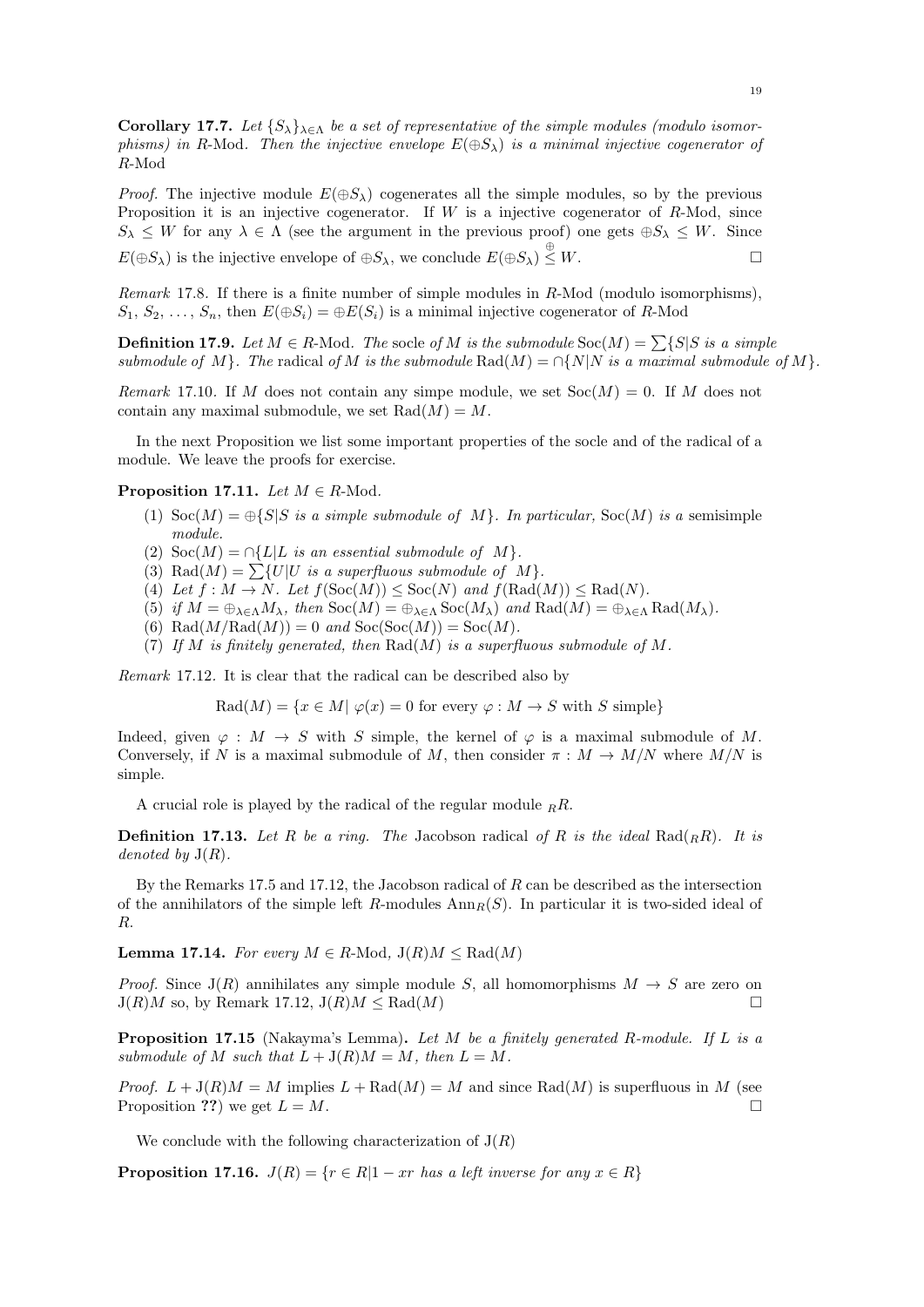#### 18. exercise

Exercise 18.1. Let  $M \in R$ -Mod be finitely generated. Show that, for any  $L < M$ , there exists a maximal submodule of M containing L. In particular,  $\text{Rad}(M) < M$ .

*Exercise* 18.2. Show that, for any simple module  $S \in R$ -Mod,  $Ann_R(S)$  is a two-sided ideal of R.

*Exercise* 18.3. Let  $p \in \mathbb{N}$  a prime and  $M = \{ \frac{a}{p^n} \in \mathbb{Q} \mid a \in \mathbb{Z}, n \in \mathbb{N} \}.$ 

- (1) Verify that  $\mathbb{Z} \leq M \leq \mathbb{Q}$  in  $\mathbb{Z}\text{-Mod}$ .
- (2) Let  $\mathbb{Z}_{p^{\infty}} = M/\mathbb{Z}$ . Show that  $\mathbb{Z}_{p^{\infty}}$  is a divisible group.
- (3) show that any  $L \leq \mathbb{Z}_{p^{\infty}}$  is cyclic, generated by an element  $\frac{1}{p^l}, l \in \mathbb{N}$ .

Conclude the the lattice of the subgroups of  $\mathbb{Z}_{p^{\infty}}$  is a well-ordered chain and so  $\mathbb{Z}_{p^{\infty}}$  does not have any maximal subgroup.

### 19. Local rings

# **Definition 19.1.** A ring  $R$  is a local ring if all the non-invertible elements form a proper ideal of R.

In other words, setting  $U(R) = \{x \in R | x$  is invertible  $\}$ , R is a local ring if  $R \setminus U(R)$  is a left ideal of R. One easily shows that  $R \setminus U(R)$  is a left ideal if and only if it is a two-sided ideal of R (Verify!).

## Proposition 19.2. Let R be a local ring. Then

- (1)  $R \setminus \mathrm{U}(R)$  is the Jacobson radical  $\mathrm{J}(R)$  of R.
- (2)  $R/J(R)$  is a division ring.
- (3) there is a unique simple module (modulo isomorphisms) in R-Mod,  $S = R/J(R)$ . In particular  $E(R/J(R))$  is the minimal injective cogenerator of R-Mod.
- (4) The unique idempotent elements in R are 0 and 1.

*Proof.* 1) Given a ring R, any left ideal of R is contained in  $R \setminus U(R)$ . So, if R is local,  $R \setminus U(R)$ is the unique maximal ideal of RR. In particular  $R \setminus U(R)$  is the Jacobson radical  $J(R)$  of R. 2) is obvious, since every element in  $R/J(R)$  is invertible.

3) It follows since  $J(R)$  is the unique maximal ideal of R.

4) Let e an idempotent element in a ring R. Observe that from  $e(1-e) = 0$ , if e is invertible one gets  $e = 1$ . So, if R is local and e is a not invertible idempotent, then  $e \in R \setminus U(R) = J(R)$ and so the idempotent  $1 - e \in U(R)$  (otherwise we would have  $1 \in J(R)$ ). Hence,  $1 - e = 1$  and so  $e = 0$ . We conclude that the only idempotents in R are the trivial ones, i.e. 0 and 1.

Remark 19.3. If R is a local ring, then  $_R$ R is an indecomposable R-module, since the direct summands of RR correspond to the idempotent elements of R (see Exercise 9.4).

If  $M \in R$ -Mod and  $\text{End}_R(M)$  is a local ring, then M is indecomposable. Indeed, to any decomposition  $M = N \oplus L$ , we can associate an idempotent element  $\pi_N \in \text{End}_R(M)$ ,  $\pi_N : M \to$ M,  $n + l \mapsto n$ . Thus  $\pi_N = 0$  or  $\pi_N = \text{id}_M$  in  $\text{End}_R(M)$ , from which we get  $N = 0$  or  $N = M$ , respectively.

#### 20. Finite length modules

Let  $M \in R$ -Mod. A sequence  $0 = N_0 \leq N_1 \leq \cdots \leq N_{s-1} \leq N_s = M$  of submodules of M is called a *filtration* of M, with factors  $N_i/N_{i-1}$ ,  $i = 1, \dots, s$ . The length of the filtration is the number of non-zero factors.

Consider now a filtration  $0 = N'_0 \leq N'_1 \leq \cdots \leq N'_{t-1} \leq N_t = M$ ; it is a *refinement* of the latter one if  $\{N_i | 0 \le i \le s\} \subseteq \{N'_i | 0 \le i \le t\}.$ 

Two filtrations of M are said *equivalent* if  $s = t$  and there exists a permutation  $\sigma : \{0, 1, \dots, s\} \to$  $\{0, 1, \cdots, s\}$  such that  $N_i/N_{i-1} \cong N'_{\sigma(i)}/N'_{\sigma(i-1)}$ , for  $i = 1, \cdots, s$ .

Finally, a filtration  $0 = N_0 \leq N_1 \leq \cdots \leq N_{s-1} \leq N_s = M$  of M is a composition series of M if the factors  $N_i/N_{i-1}$ ,  $i = 1, \dots, s$ , are simple modules. In such a case they are called composition factors of M.

Theorem 20.1. Any two filtrations of M admit equivalent refinements.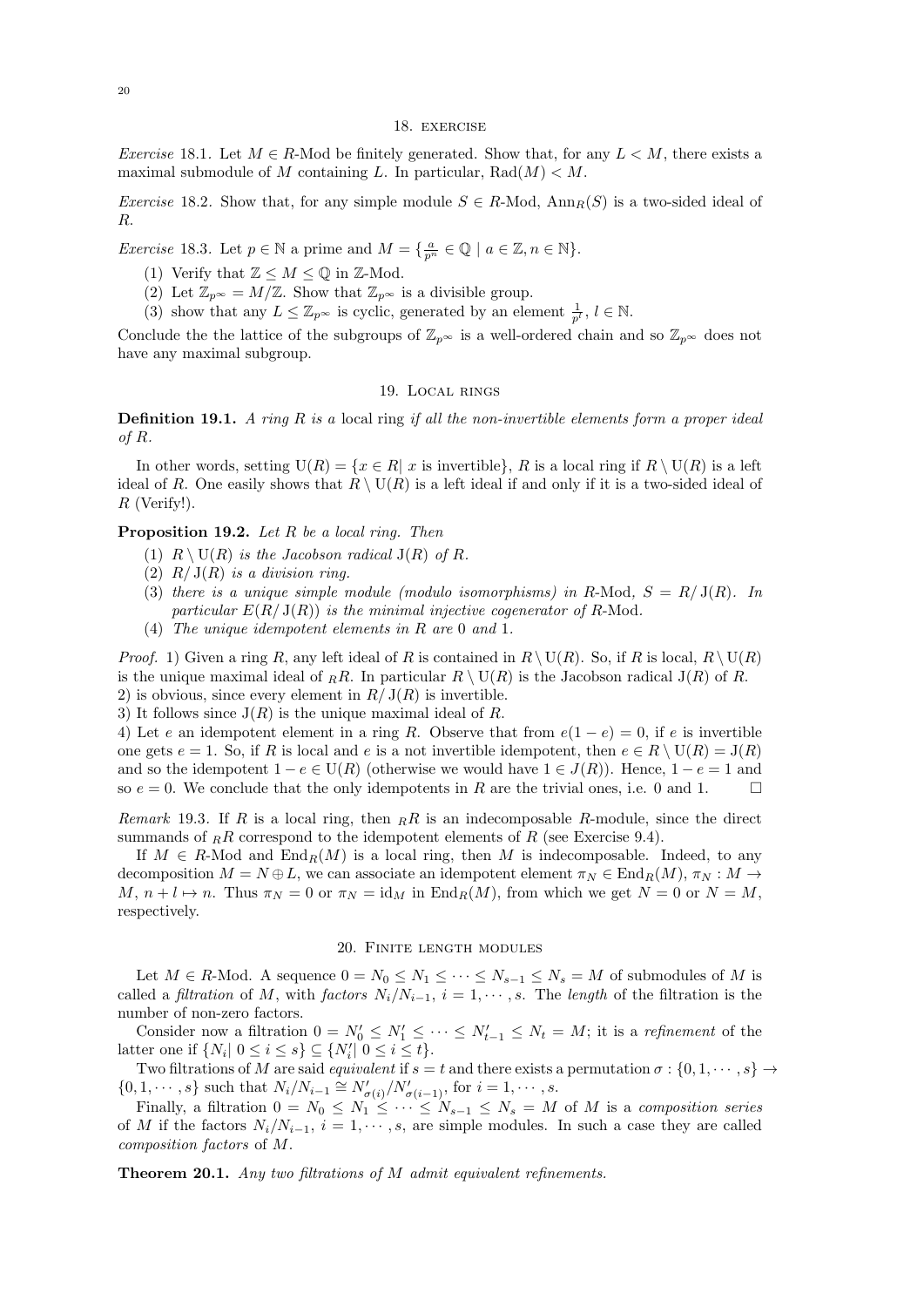*Proof.* The proof follows from the following Lemma: Let  $U_1 \leq U_2 \leq M$  and  $V_1 \leq V_2 \leq M$ . Then  $(U_1 + U_2 \cap V_2)/(U_1 + V_1 \cap U_2) \cong (U_2 \cap V_2)/(U_1 \cap V_2) + (U_2 + V_1) \cong (V_1 + U_2 \cap V_2)/(V_1 + U_1 \cap V_2)$ In our setting, consider  $0 = N_0 \leq N_1 \leq \cdots \leq N_{s-1} \leq N_s = M$  and  $0 = L_0 \leq L_1 \leq \cdots \leq L_{s-1} \leq$ 

 $L_t = M$  two filtrations of M. For any  $1 \leq i \leq s$  and  $1 \leq j \leq t$  define  $N_{i,j} = N_{i-1} + (L_j \cap N_i)$ and  $L_{j,i} = L_{j-1} + (N_j \cap L_i)$ . Then

$$
0 = N_{1,0} \leq N_{1,1} \leq \cdots \leq N_{1,t} \leq N_{2,0} \leq \cdots \leq N_{2,t} \leq \ldots N_{s,t} = M
$$

is a refinement of the first filtration with factors  $F_{i,j} = N_{i,j}/N_{i,j-1}$  and

$$
0 = L_{1,0} \le L_{1,1} \le \cdots \le L_{1,s} \le L_{2,0} \le \cdots \le L_{2,s} \le \ldots L_{t,s} = M
$$

is a refinement of the second filtration with factors  $G_{j,i} = L_{j,i}/L_{j,i-1}$ . Clearly the two refinements have the same length st and by the stated lemma  $F_{i,j} \cong G_{j,i}$ .

As a corollary of the previous Theorem, we get the following crucial result, known as Jordan-Hölder Theorem:

**Theorem 20.2** (Jordan-Hölder). Let  $M \in R$ -Mod a module with a composition series of length l. Then

- (1) Any filtration of M has length at most l and it can be refined in a composition series of M.
- (2) All the composition series of M are equivalent and have length l.

Proof. The proof follows by the previous proposition, since a composition series does not admit any non trivial refinement.  $\Box$ 

This leads to the following definition:

**Definition 20.3.** A module  $M \in R$ -Mod is of finite length if it admits a composition series. The length l of any composition series of M is called the length of L, denoted by  $l(M)$ .

- Example 20.4. (1) Any vector space of finite dimension over a field K is a K-module of finite length. Its length coincides with its dimension.
	- (2) The regular module  $Z\mathbb{Z}$  is not of finite length.

In the following proposition we collect some relevant properties of finite length modules: some of them are trivial, some of them need a short proof that we leave for exercise.

**Proposition 20.5.** Let  $M \in R$ -Mod be a finite length module. Then

- (1) M is finitely generated
- (2) for any  $N \leq M$ , N and  $M/N$  are of finite length
- (3) If  $0 \to N \to M \to L \to 0$  is an exact sequence, then  $l(M) = l(N) + l(L)$
- (4) M is a direct sums of indecomposable submodules.
- (5)  $Soc(M)$  is an essential submodule of M
- (6)  $M/Rad(M)$  is semisimple (i.e. direct sum of simple modules)
- (7) M contains a finite number of simple modules

*Proof.* 4) If M is indecomposable the statement is trivially true. Otherwise we argue by induction on  $l(M)$ . If  $M = V_1 \oplus V_2$ , by point 3) we get that  $l(V_1) < l(M)$  and  $l(V_2) < l(M)$ , so  $V_1$  and  $V_2$ are direct sums of indecomposable submodules.

5) Any  $L \leq M$  has a composition series, so it contains a simple submodule, which is of course also a simple submodule of M.

6) By induction on  $l(M/\text{Rad}(M))$ 

7) Any simple submodule of M is a direct summand of  $Soc(M)$ . Since  $Soc(M)$  is finitely generated (by (1) and (2)), it has only a finite number of summands.  $\square$ 

For modules of finite length the converse of Remark 19.3 holds.

**Lemma 20.6.** Let  $M \in R$ -Mod a module of finite length  $l(M) = n$ . Then, for any  $f : M \to M$ , one has  $M = \text{Im } f^n \oplus \text{Ker } f^n$ .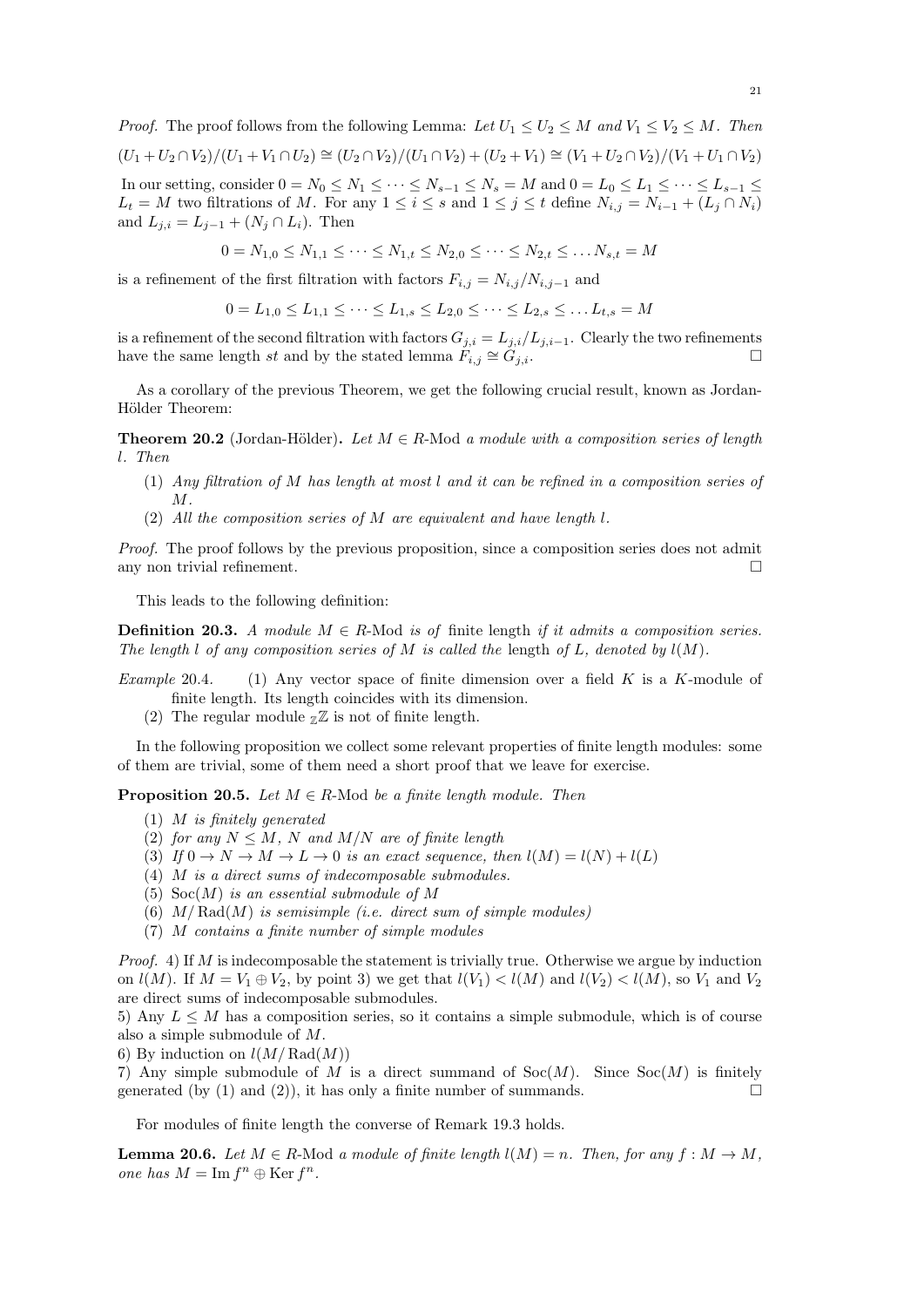*Proof.* Consider the sequence of inclusions  $\cdots \leq \text{Im } f^2 \leq \text{Im } f \leq M$ . Since M has finite length, the inclusions are trivial for almost every  $i \in \mathbb{N}$ . In particular, there exists m such that Im  $f^m = \text{Im } f^{2m}$  and we can assume  $m = n$ . Let now  $x \in M$ : hence  $f^n(x) = f^{2n}(y)$  for  $y \in M$ and so  $x = f^{n}(y) - (x - f^{n}(y)) \in \text{Im } f^{n} + \text{Ker } f^{n}$ .

Moreover, from the sequence of inclusions  $0 \leq \text{Ker } f \leq \text{Ker } f^2 \leq \cdots \leq M$ , arguing as before we can assume Ker  $f^n = \text{Ker } f^{2n}$ . Consider now  $x \in \text{Im } f^n \cap \text{Ker } f^n$ . So  $x = f^n(y)$  and  $f^{n}(x) = f^{2n}(y) = 0.$  Hence  $y \in \text{Ker } f^{n}$  and so  $x = f^{n}(y) = 0.$ 

**Proposition 20.7.** Let  $M \in R$ -Mod an indecomposable module of finite length. Then  $\text{End}_R(M)$ is a local ring

*Proof.* Let  $f : M \to M$ . Since M is indecomposable, by the previous lemma one easily conclude that f is a mono if and only if it is an epi if and only if it is an iso if and only if  $f^m \neq 0$  for any  $m \in \mathbb{N}$  (see Exercise 21.1).

Thus let  $U = \{f \in \text{End}_R(M)|f \text{ is invertible }\}\.$  Let us show that  $\text{End}_R(M) \setminus U$  is an ideal of  $\text{End}_R(M)$ . So let f, g in  $\text{End}_R(M) \setminus U$ . The crucial point is to show that  $f + g$  is not invertible (see Exercise 21.1). If  $f + g$  would be invertible, there would exist  $h \in U$  such that  $(f+g)h = id_M$ . Since  $g \notin U$ , then  $gh \notin U$ , so gh would be nilpotent. Let r such that  $(gh)^r = 0$ : from  $(\mathrm{id}_M - gh)(\mathrm{id}_M + gh + (gh)^2 + \cdots + (gh)^{r-1}) = \mathrm{id}_M$  we would conclude  $fh \in U$  and so  $f \in U$ .

Theorem 20.8 (Krull-Remak-Schimdt-Azumaya). Let  $M \cong A_1 \oplus A_2 \oplus \cdots \oplus A_m \cong C_1 \oplus C_2 \oplus$  $\cdots \oplus C_n$  where  $\text{End}_R(A_i)$  is a local ring for any  $i = 1, \cdots, m$  and  $C_j$  is indecomposable for any  $j = 1, \dots, n$ . Then  $n = m$  and there exists a bijection  $\sigma : \{1, \dots, n\} \to \{1, \dots, n\}$  such that  $A_i \cong C_{\sigma(i)}$  for any  $i = 1, \cdots, n$ .

Proof. By induction on  $m$ .

If  $m = 1$ , then  $M \cong A_1$  is indecomposable and so we conclude.

If  $m > 1$ , consider the equalities

$$
id_{A_m} = \pi_{A_m} i_{A_m} = \pi_{A_m} (\sum_{j=1}^n i_{C_j} \pi_{C_j}) i_{A_m} = \sum_{j=1}^n \pi_{A_m} i_{C_j} \pi_{C_j} i_{A_m},
$$

where  $\pi$  and i are the canonical projections and inclusions. Since End<sub>R</sub>( $A_m$ ) is local, and in any local ring the sum of not invertible elements is not invertible, there exist  $\bar{j}$  such that  $\alpha =$  $\pi_{A_m} i_{C_{\overline{j}}} \pi_{C_{\overline{j}}} i_{A_m}$  is invertible. We can assume  $\overline{j} = n$ , and consider  $\gamma = \alpha^{-1} \pi_{A_m} i_{C_n} : C_n \to A_m$ . Since  $\gamma \pi_{C_n} i_{A_m} = \alpha^{-1}$ , we get that  $\gamma$  is a split epimorphism. Since  $C_n$  is indecomposable, we conclude  $\gamma$  is an iso, and so  $C_n \cong A_m$ . Then apply induction to get the thesis.  $\Box$ 

The previous theorem says that if  $M$  is a module which is a direct sum of modules with local endomorphism rings, then any two direct sum decompositions of M into indecomposable direct summands are isomorphic. We conclude that the modules of finite length admits a unique (modulo isomorphisms) decomposition in indecomposable modules

## 21. Exercises

Exercise 21.1. Let M an indecomposable R- module of finite length and  $f \in \text{End}_{R}(M)$ . Show that the following are equivalent:

- $(1)$  f is a mono
- $(2)$  f is an epi
- $(3)$  f is an iso
- (4) f is not nilpotent.

In particular, if f is not invertible, then gf is not invertible for any  $g \in \text{End}_R(M)$ . Which of the previous implications hold also if M is of finite length but not indecomposable?

Exercise 21.2. Let M be an R-module.

- (1) Let  $M_1, M_2 \leq M$  such that  $M_1 + M_2 = M$ . Show that  $M/M_1 \cap M_2 \cong M_1/M_1 \cap M_2 \oplus M_2$  $M_2/M_1 \cap M_2$ .
- (2) Suppose Rad $(M) = M_1 \cap M_2$ , where  $M_1$  and  $M_2$  are maximal submodules of M. Show that  $M/Rad(M) = S_1 \oplus S_2$  where  $S_1$  and  $S_2$  are simple R-modules.
- (3) Let M be a finite length R-module. Show that  $M/Rad(M)$  is semisimple.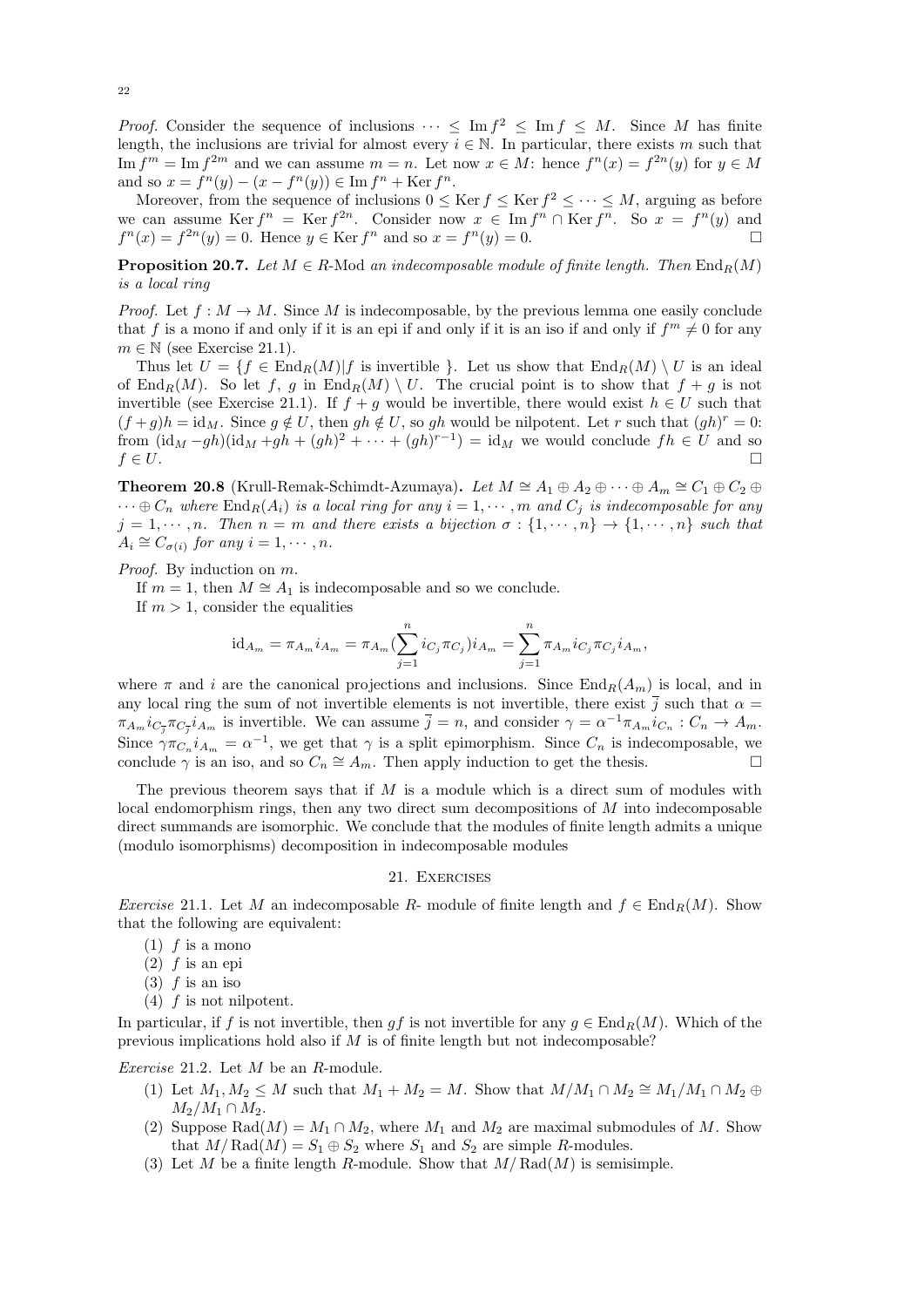**Definition 22.1.** Let K be a field. A K-algebra  $\Lambda$  is a ring with a map  $K \times \Lambda \to \Lambda$ ,  $k \mapsto ka$ , such that  $\Lambda$  is a K-module and  $k(ab) = a(kb) = (ab)k$  for any  $k \in K$  and  $a, b \in \Lambda$ .  $\Lambda$  is finite dimensional if  $\dim_K(\Lambda) < \infty$ .

In other words, a K-algebra is a ring with a further structure of K-vector space, compatible with the ring structure.

Remark 22.2. Any element  $k \in K$  can be identify with an element of  $\Lambda$  by means of  $K \times \Lambda \to \Lambda$ ,  $k \mapsto k \cdot 1$ . Thanks to this identification, we get that  $K \leq \Lambda$  so any  $\Lambda$ -module is in particular a K-module.

- Example 22.3. (1) The ring  $M_n(K)$  is a finite dimensional K-algebra. with  $\dim_K(M_n(K)) =$  $n^2$ . Any element  $k \in K$  is identified with the diagonal matrix with k on the diagonal elements.
	- (2) The ring  $K[x]$  is a K-algebra, not finite dimensional.

**Proposition 22.4.** Let  $\Lambda$  be a finite dimensional K-algebra. Then  $M \in \Lambda$ -Mod is finitely generated if and only if  $\dim_K(M) < \infty$ .

*Proof.* Assume  $\dim_K(\Lambda) = n$  and  $\{a_1, \ldots, a_n\}$  a K-basis.

If  $\{m_1,\ldots,m_r\}$  is a set of generator of M as  $\Lambda$ -module, then one verifies that  $\{a_im_j\}_{i=1,\ldots,n}^{j=1,\ldots,r}$ is a set of generators for  $M$  as  $K$ -module.

Conversely, if M is generated by  $\{m_1, \ldots, m_s\}$  as K-module, since  $K \leq \Lambda$ , one gets that M is generated by  $\{m_1, \ldots, m_s\}$  also as  $\Lambda$ -module.

 $\Box$ 

In the following we denote by  $\Lambda$ -mod the full subcategory of  $\Lambda$ -Mod consisting on the finitely generated Λ-modules.

Corollary 22.5. Any finitely generated module  $M \in \Lambda$ -mod is a finite length module, and  $l(M) \le \dim_K(M)$ .

*Proof.* Since any  $M \in \Lambda$ -mod is a finite dimensional vector space, M admits a composition series in K-mod of length n, where  $\dim_K(M) = n$ . So any filtration of M in Λ-Mod is at most of length n and any refinement is a refinement also in K-mod. Thus we conclude.  $\square$ 

**Proposition 22.6.** Let  $M, N \in \Lambda$ -mod. Then  $\text{Hom}_{\Lambda}(M, N)$  is a finitely generated K-module. In particular,  $\Gamma = \text{End}_{\Lambda}(M)$  is a finite dimensional K-algebra and  $M_{\Gamma}$  is finitely generated.

*Proof.* The K-module  $\text{Hom}_{\Lambda}(M, N)$  is a K-submodule of  $\text{Hom}_{K}(M, N)$ , and the latter is finitely generated by a well-known result of linear algebra. Thus  $\text{Hom}_{\Lambda}(M, N)$  is finitely generated as K-module. In particular,  $\Gamma = \text{Hom}_{\Lambda}(M, M)$  is a finite dimensional K-algebra. Since M has a natural structure of right Γ-module and it is a finitely generated K-module, it is also a finitely generated Γ-module.

In the sequel, let  $\Lambda$  be a finite dimensional K-algebra.

Since  $\Lambda$  is of finite length, it admits a unique decomposition in indecomposable submodules. The indecomposable summands of a ring are in correspondence with the idempotent elements, so there exists a set  $\{e_1, e_2, \ldots, e_n\}$  of idempotents of  $\Lambda$  such that  $\Lambda \Lambda = \Lambda e_1 \oplus \ldots \Lambda e_n$ . Moreover we can assume  $1 = e_1 + \cdots + e_n$  and one easily shows that  $e_i e_j = 0$  for any  $i \neq j$  (a set of idempotents with this property is called *orthogonal*). Finally since  $\Lambda e_i$  are indecomposable, each idempototent  $e_i$  is primitive (i.e. it cannot be a sum of two non-zero orthogonal idempotents, see Exercise 23.1). Notice that  $\Lambda_{\Lambda} = e_1 \Lambda \oplus \cdots \oplus e_n \Lambda$  is a decomposition in indecomposable summands of the regular right module  $\Lambda_{\Lambda}$ . From this discussion it follows that, for  $i = 1, \ldots, n$ , the  $P_i = \Lambda e_i$  are the indecomposable projective left Λ-modules and the  $Q_i = e_i \Lambda$  are the indecomposable projective right  $\Lambda$ -modules (Why?).

Consider the functor  $D : \Lambda \text{-mod} \to \text{mod-}\Lambda$ ,  $M \mapsto D(M) = \text{Hom}_K(\Lambda M, K)$ . For simplicity, we denote by D the analogous functor  $D : \text{mod-}\Lambda \to \Lambda \text{-mod}, N \mapsto D(N) = \text{Hom}_K(N_\Lambda, K)$ . For any  $M \in \Lambda$ -mod define the *evaluation morphism*  $\delta_M : M \to D^2(M)$ ,  $x \mapsto \delta_M(x)$ , where  $\delta_M(x): D(M) \to K, \varphi \mapsto \varphi(x)$ . One easily verify that  $\delta_M$  is an isomorphism for any  $M \in \Lambda$ -mod. Similarly one define  $\delta_N$  for any  $N \in \text{mod-}\Lambda$ , which is an iso for any N.